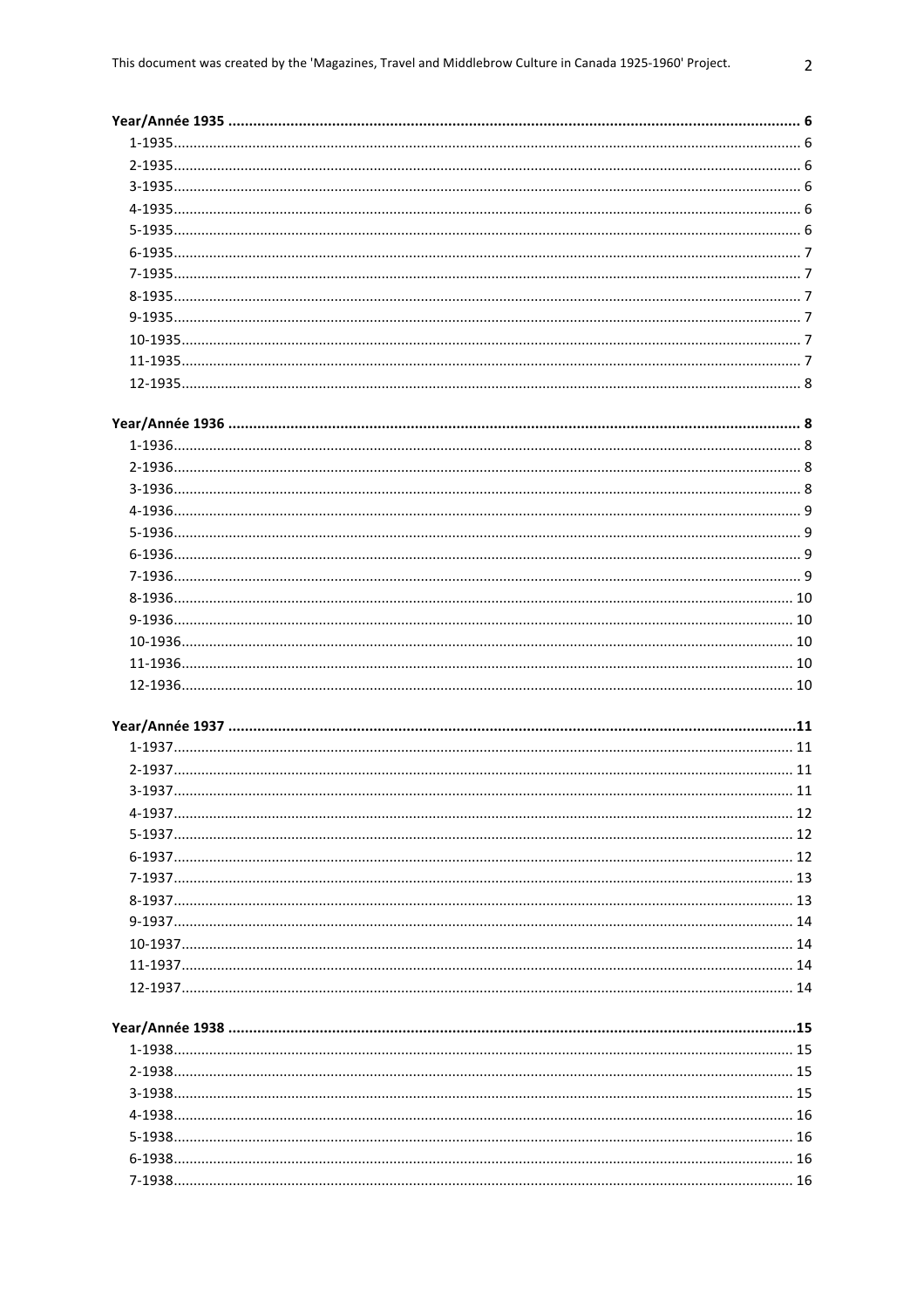| $3-1941$ . |  |
|------------|--|
|            |  |
|            |  |
|            |  |
|            |  |
|            |  |
|            |  |
|            |  |
|            |  |
|            |  |
|            |  |
|            |  |
|            |  |
|            |  |
|            |  |
|            |  |
|            |  |
|            |  |
|            |  |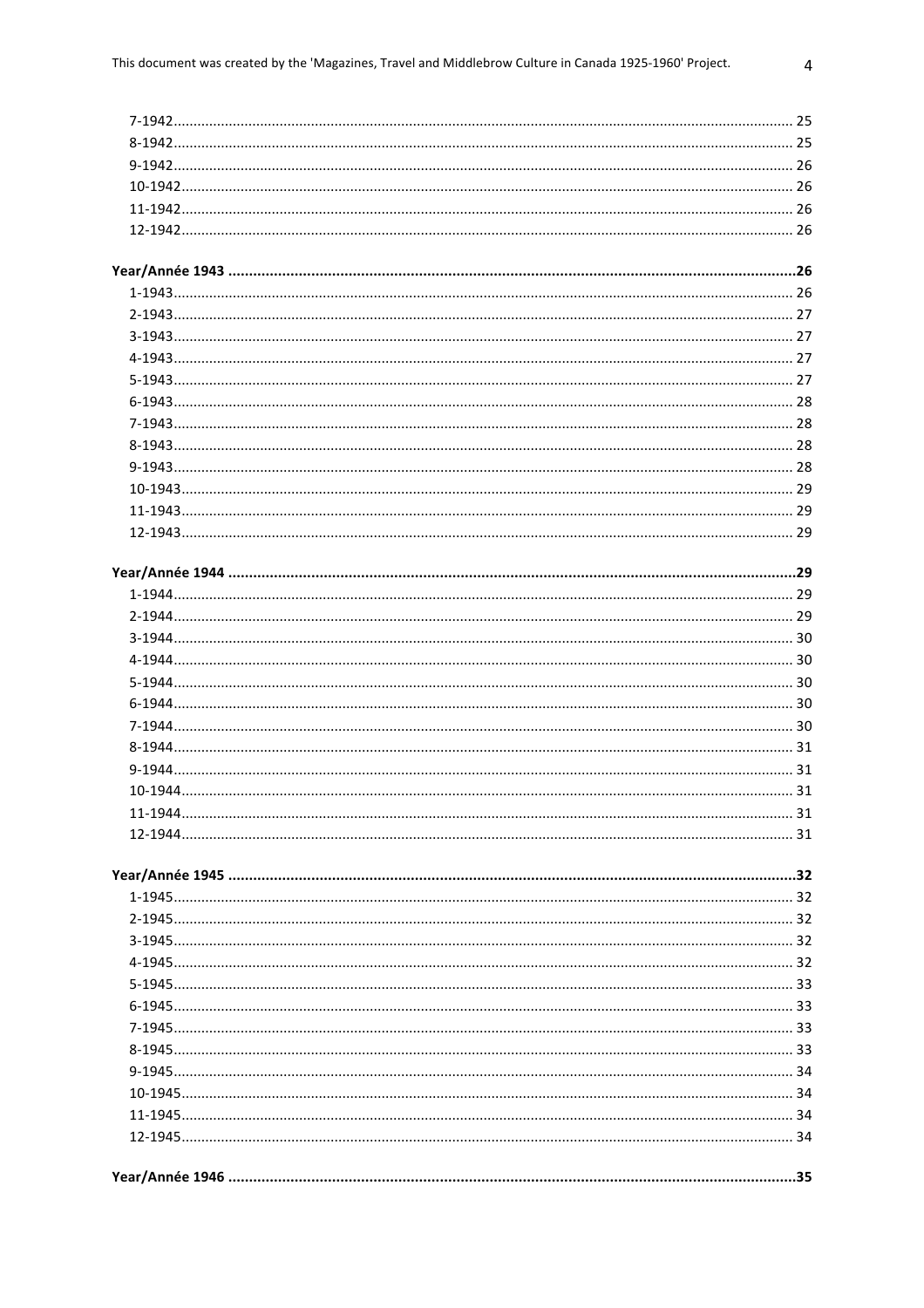| 35  |
|-----|
|     |
| 35  |
|     |
| 36  |
| 36  |
| 36  |
| -36 |
|     |
|     |
| 37  |
| 37  |
|     |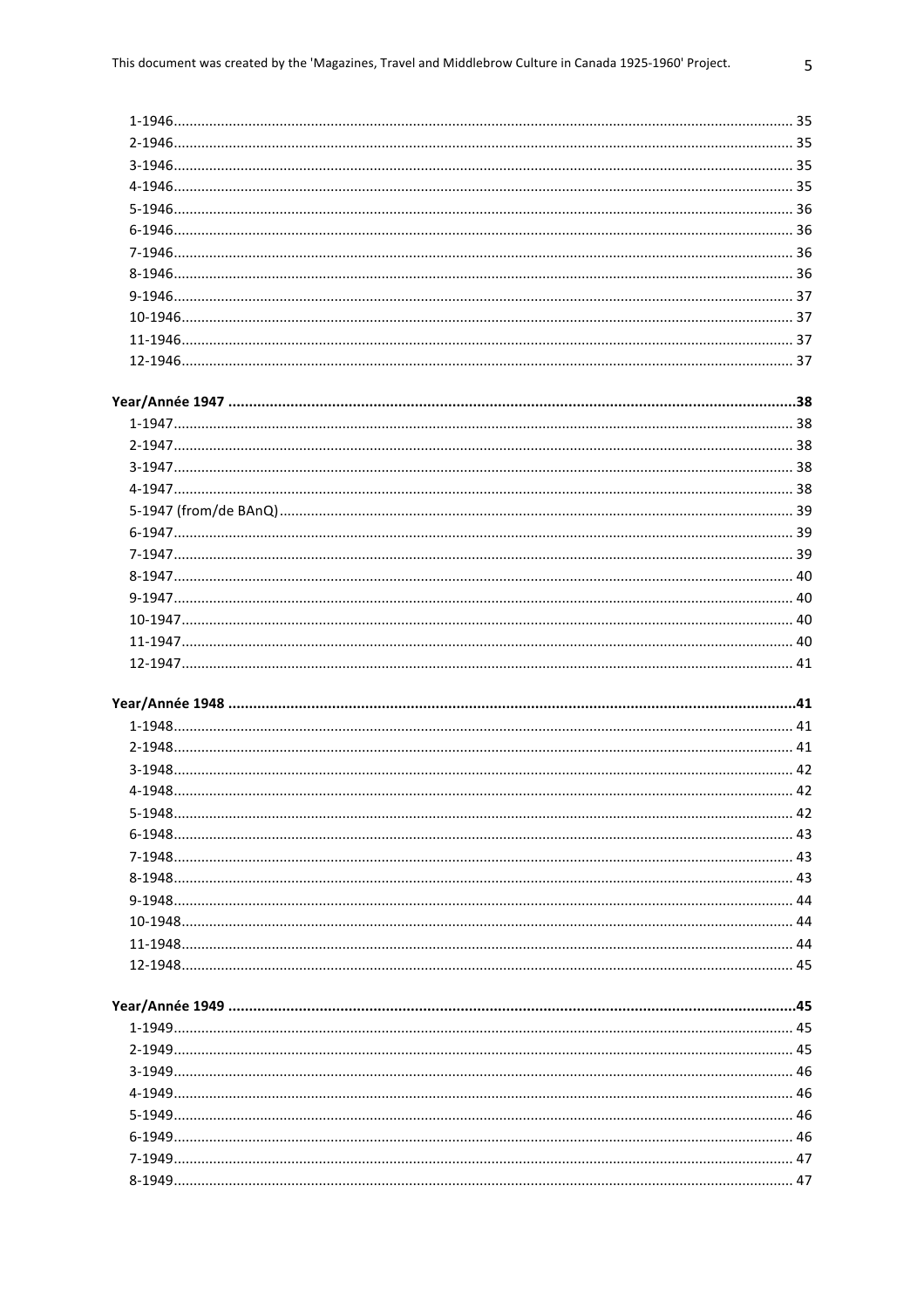## Year/Année 1935

#### **1-1935**

Président-directeur : Noël-E. Lanoix

Rédacteur en chef : Jean Bruchési

Pages féminines : Marjolaine

## **2-1935**

Président-directeur : Noël-E. Lanoix

Rédacteur en chef : Jean Bruchési

Pages féminines : Marjolaine

#### **3-1935**

Président-directeur : Noël-F. Lanoix

Rédacteur en chef : Jean Bruchési

Pages féminines : Marjolaine

#### **4-1935**

Président-directeur : Noël-E. Lanoix

Rédacteur en chef : Jean Bruchési

Pages féminines : Marjolaine

## **5-1935**

Président-directeur : Noël-E. Lanoix Rédacteur en chef : Jean Bruchési

Pages féminines : Marjolaine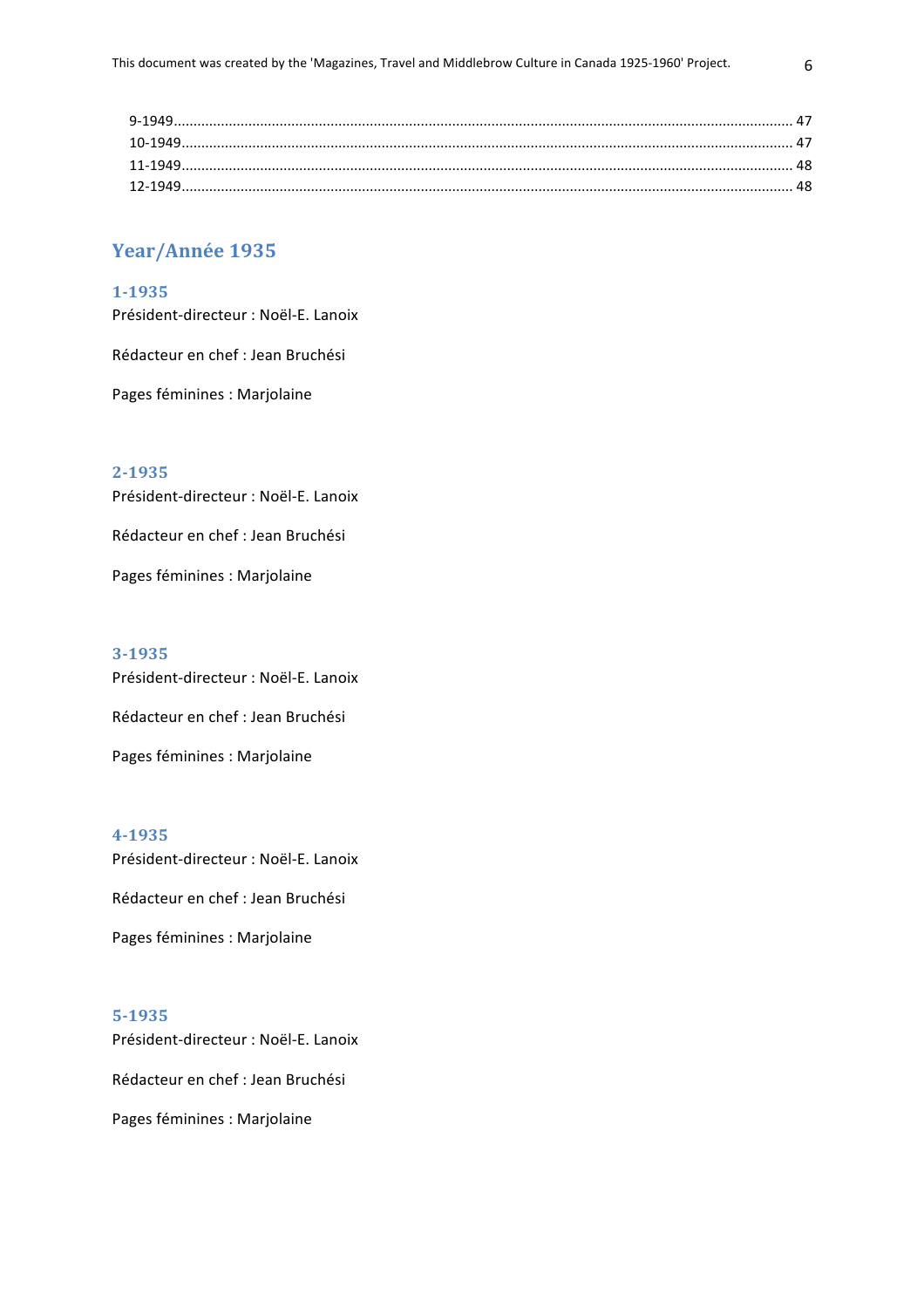Président-directeur : Noël-E. Lanoix

Rédacteur en chef : Jean Bruchési

Pages féminines : Marjolaine

## **7-1935**

Président-directeur : Noël-E. Lanoix Rédacteur en chef : Jean Bruchési Pages féminines : Marjolaine

**8-1935** Président-directeur : Noël-E. Lanoix Rédacteur en chef : Jean Bruchési

Pages féminines : Marjolaine

#### CHANGE

**9-1935**  Rédacteur en chef : Jean Bruchési

Pages féminines : Marjolaine

**10-1935**  Rédacteur en chef : Jean Bruchési

Pages féminines : Marjolaine

## **11-1935**

Rédacteur en chef : Jean Bruchési

Pages féminines : Marjolaine

CHANGE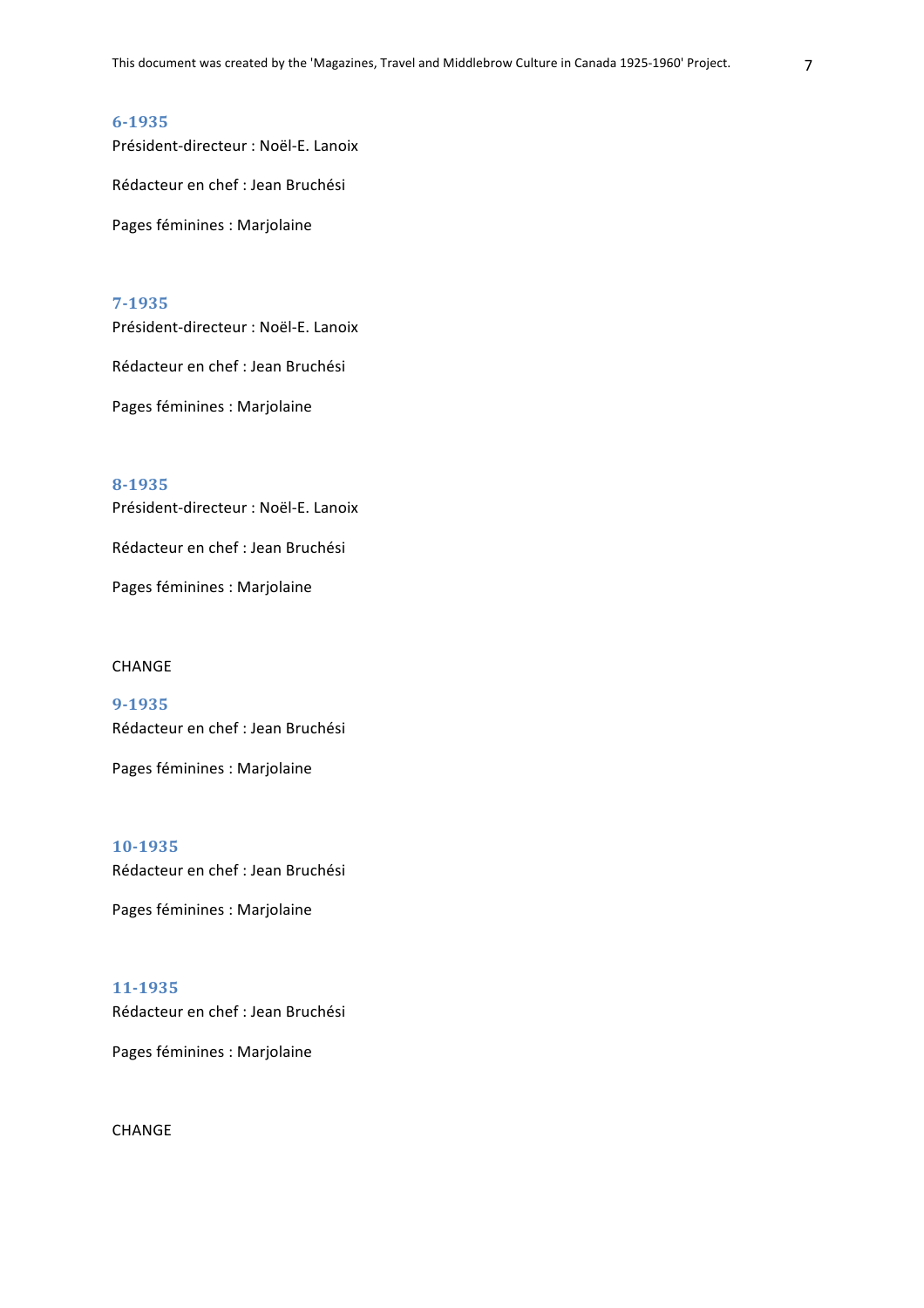Président et directeur : Louis-H. Duclos Contrôleur : Paul Girard Rédacteur en chef : Jean Bruchési Pages féminines : Marjolaine

## Year/Année 1936

**1-1936** Président et directeur : Louis-H. Duclos Contrôleur : Paul Girard "Rédigée en collaboration" Secrétaire de la rédaction : François Roger Pages féminines : Marjolaine

#### **2-1936**

Président et directeur : Louis-H. Duclos Contrôleur : Paul Girard "Rédigée en collaboration" Secrétaire de la rédaction : François Roger Pages féminines : Marjolaine

#### **3-1936**

Président et directeur : Louis-H. Duclos Contrôleur : Paul Girard "Rédigée en collaboration" Secrétaire de la rédaction : François Roger Pages féminines : Marjolaine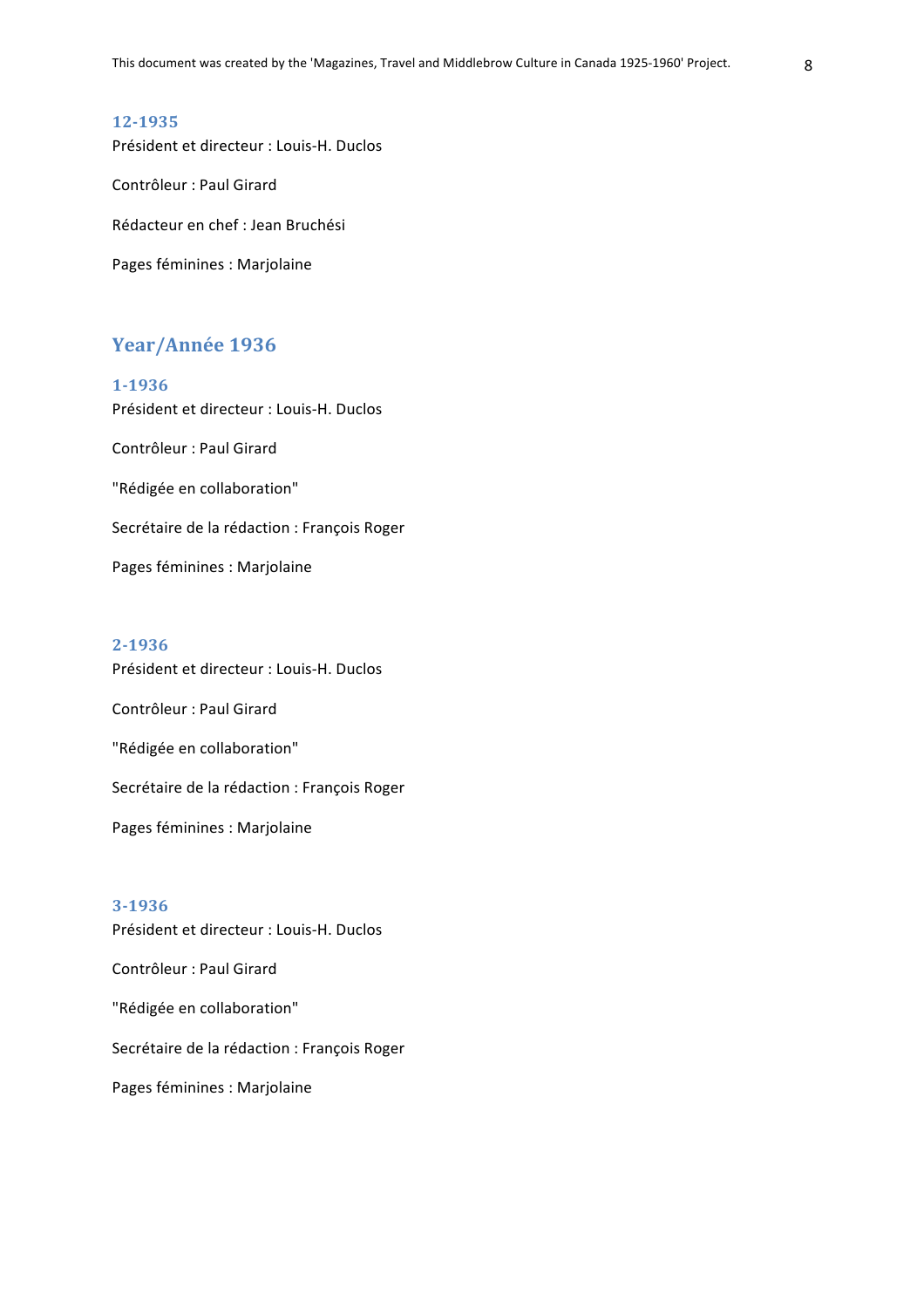Président et directeur : Louis-H. Duclos Contrôleur : Paul Girard "Rédigée en collaboration" Secrétaire de la rédaction : François Roger Pages féminines : Marjolaine

## **5-1936**

Président et directeur : Louis-H. Duclos Contrôleur : Paul Girard "Rédigée en collaboration" Secrétaire de la rédaction : François Roger Pages féminines : Marjolaine

#### **6-1936**

Président et directeur : Louis-H. Duclos Contrôleur : Paul Girard "Rédigée en collaboration" Secrétaire de la rédaction : François Roger Pages féminines : Marjolaine

## **7-1936**

Président et directeur : Louis-H. Duclos Contrôleur : Paul Girard "Rédigée en collaboration" Secrétaire de la rédaction : François Roger Pages féminines : Marjolaine

CHANGE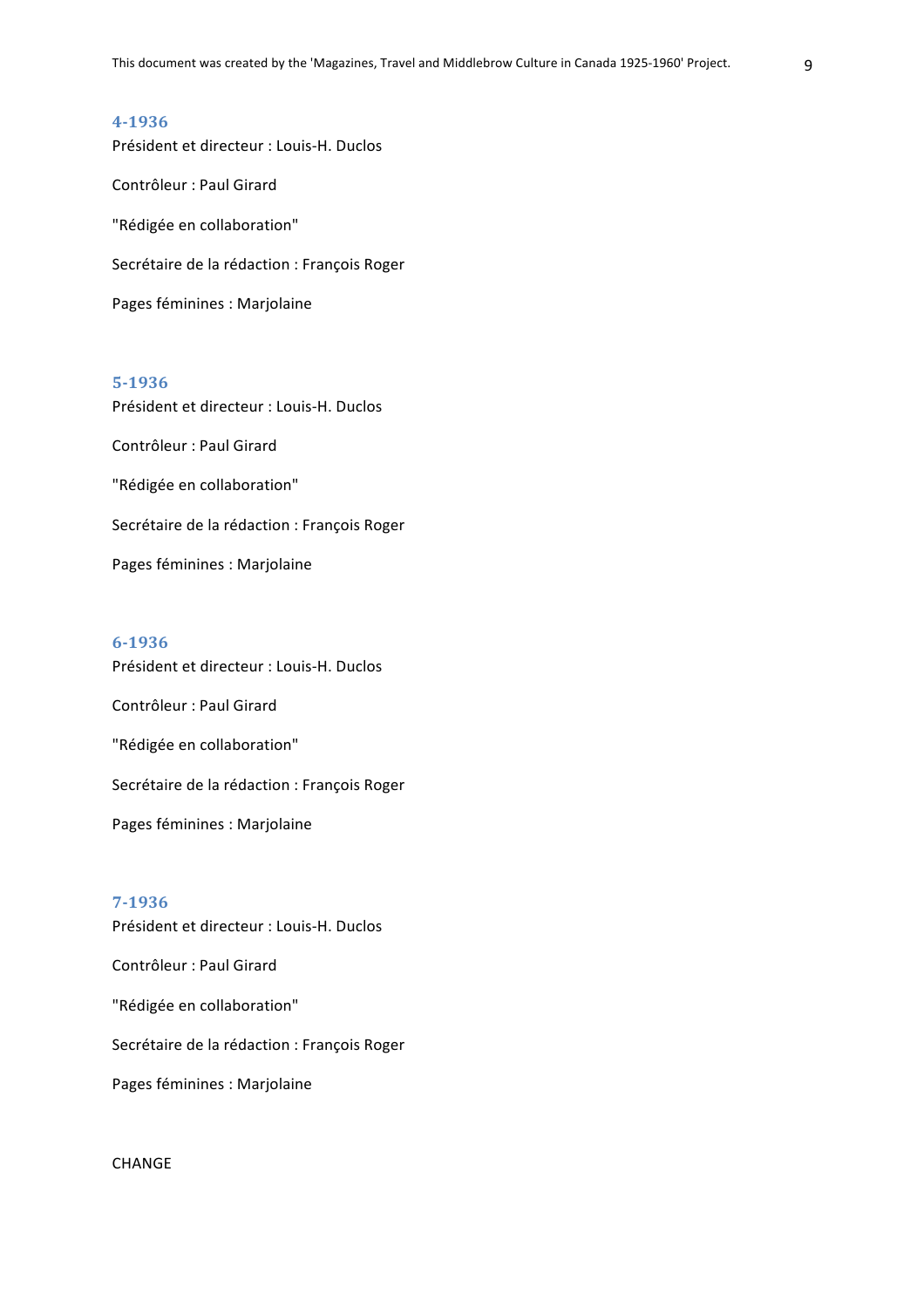"Rédigée en collaboration" Directeur : Louis-H. Duclos Secrétaire de la rédaction : François Roger Pages féminines : Marjolaine

#### **9-1936**

"Rédigée en collaboration" Directeur : Louis-H. Duclos Secrétaire de la rédaction : François Roger

Pages féminines : Marjolaine

#### **10-1936**

"Rédigée en collaboration" Directeur : Louis-H. Duclos Secrétaire de la rédaction : François Roger Pages féminines : Marjolaine

#### CHANGE

**11-1936**  "Rédigée en collaboration" Secrétaire de la rédaction : François Roger Pages féminines : Marjolaine

#### CHANGE

**12-1936** "Rédigée en collaboration" Secrétaire de la rédaction : Jacques Robitaille Pages féminines : Marjolaine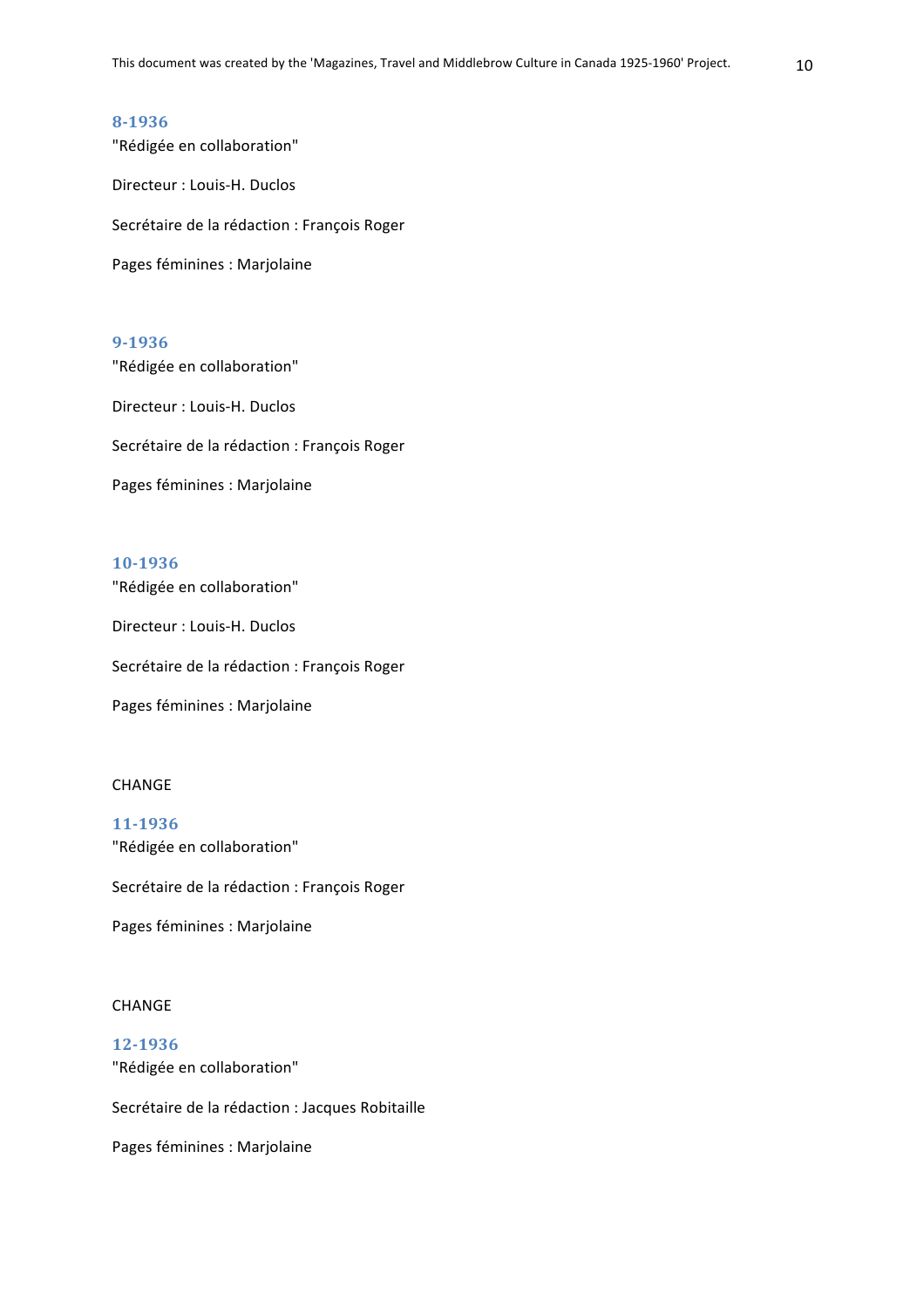## Year/Année 1937

**1-1937** "Rédigée en collaboration"

Secrétaire de la rédaction : Jacques Robitaille

Pages féminines : Marjolaine

## **CHANGE**

**2-1937** Président : Albert Hudon Vice-président : Aime Parent Secrétaire : Seraphim Vachon Directeurs : Claude Melançon, J. H. Marcotte "Rédigée en collaboration" Directeur et gérant : Seraphim Machon Secrétaire de la rédaction : Jacques Robitaille Directrice des pages féminines : Marjolaine Illustrateur : Antoine Roy

## **3-1937**

"Conseil d'administration" Président : Albert Hudon Vice-président : Aime Parent Secrétaire : Seraphim Vachon Directeurs : Claude Melançon, J. H. Marcotte "Rédigée en collaboration" Directeur et gérant : Seraphim Machon Secrétaire de la rédaction : Jacques Robitaille Directrice des pages féminines : Marjolaine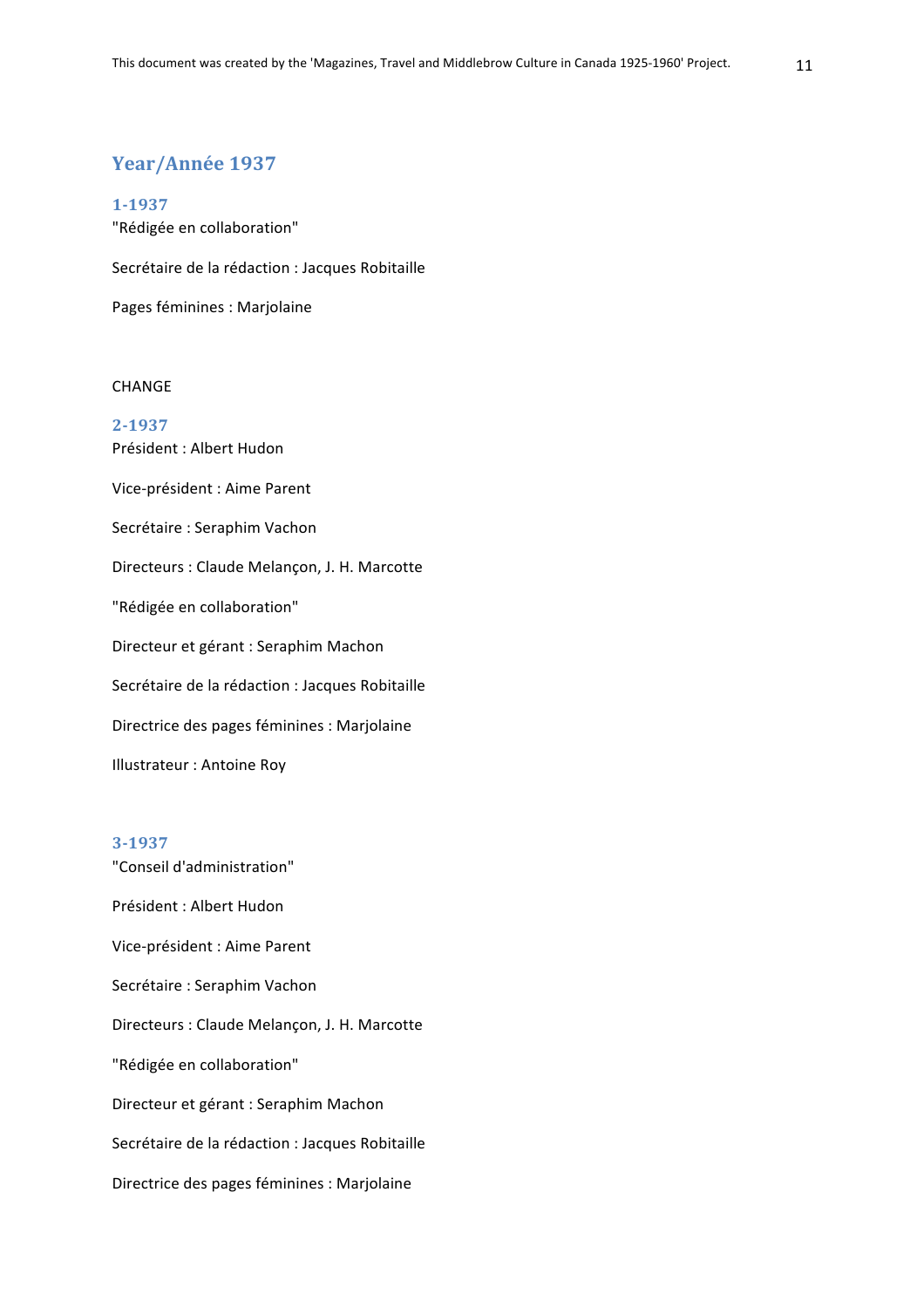#### Illustrateur : Antoine Roy

#### **4-1937**

"Conseil d'administration" Président : Albert Hudon Vice-président : Aime Parent Secrétaire : Seraphim Vachon Directeurs : Claude Melançon, J. H. Marcotte "Rédigée en collaboration" Directeur et gérant : Seraphim Machon Secrétaire de la rédaction : Jacques Robitaille Directrice des pages féminines : Marjolaine Illustrateur : Antoine Roy

#### **5-1937**

"Conseil d'administration" Président : Albert Hudon Vice-président : Aime Parent Secrétaire : Seraphim Vachon Directeurs : Claude Melançon, J. H. Marcotte "Rédigée en collaboration" Directeur et gérant : Seraphim Machon Secrétaire de la rédaction : Jacques Robitaille Directrice des pages féminines : Marjolaine Illustrateur : Antoine Roy

## **6-1937**

"Conseil d'administration"

Président : Albert Hudon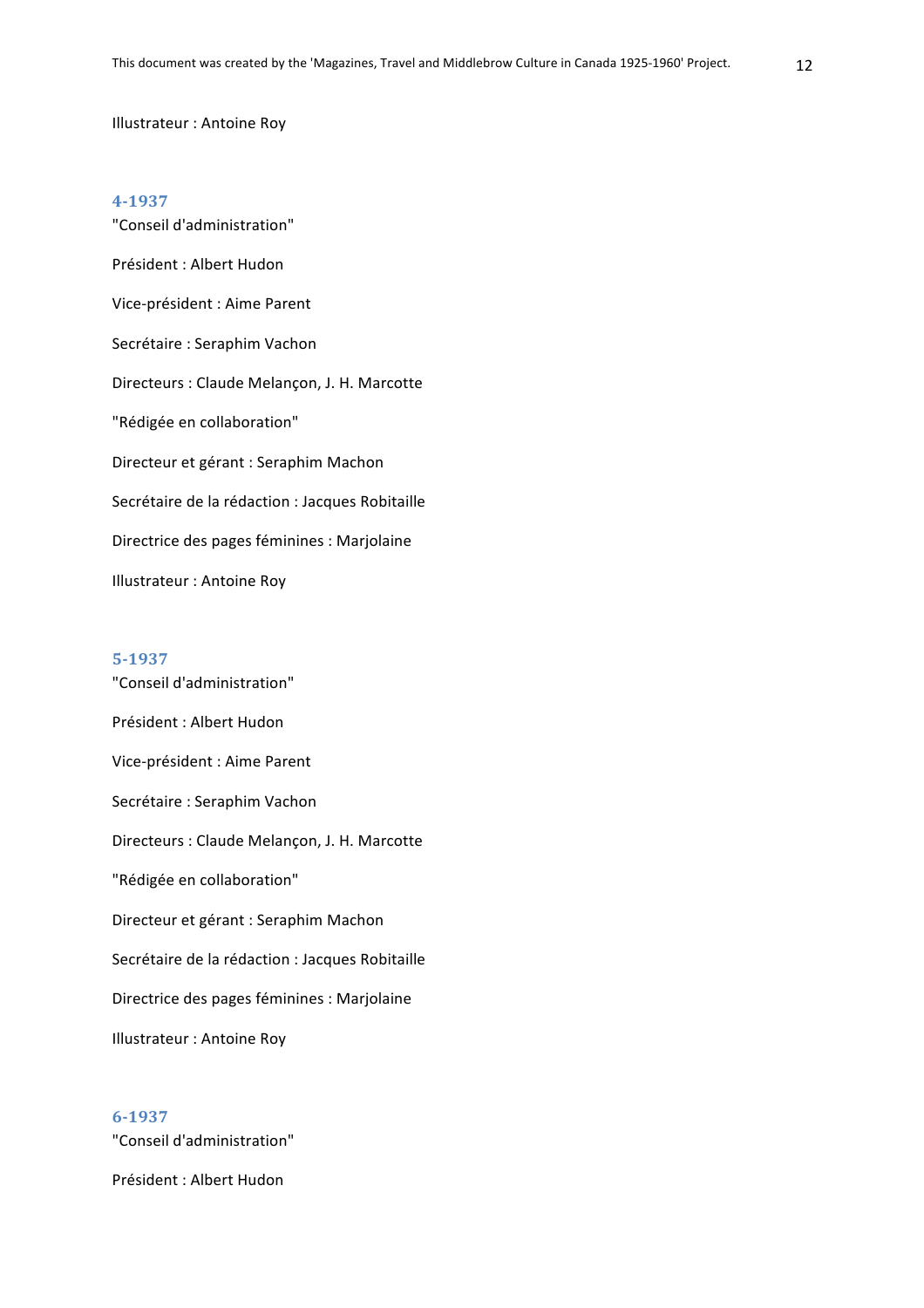Vice-président : Aime Parent Secrétaire : Seraphim Vachon Directeurs : Claude Melançon, J. H. Marcotte "Rédigée en collaboration" Directeur et gérant : Seraphim Machon Secrétaire de la rédaction : Jacques Robitaille Directrice des pages féminines : Marjolaine Illustrateur : Antoine Roy

#### **7-1937**

"Conseil d'administration" Président : Albert Hudon Vice-président : Aime Parent Secrétaire : Seraphim Vachon Directeurs : Claude Melançon, J. H. Marcotte "Rédigée en collaboration" Directeur et gérant : Seraphim Machon Secrétaire de la rédaction : Jacques Robitaille Directrice des pages féminines : Marjolaine Illustrateur : Antoine Roy

#### **8-1937**

"Conseil d'administration" Président : Albert Hudon Vice-président : Aime Parent Secrétaire : Seraphim Vachon Directeurs : Claude Melançon, J. H. Marcotte "Rédigée en collaboration"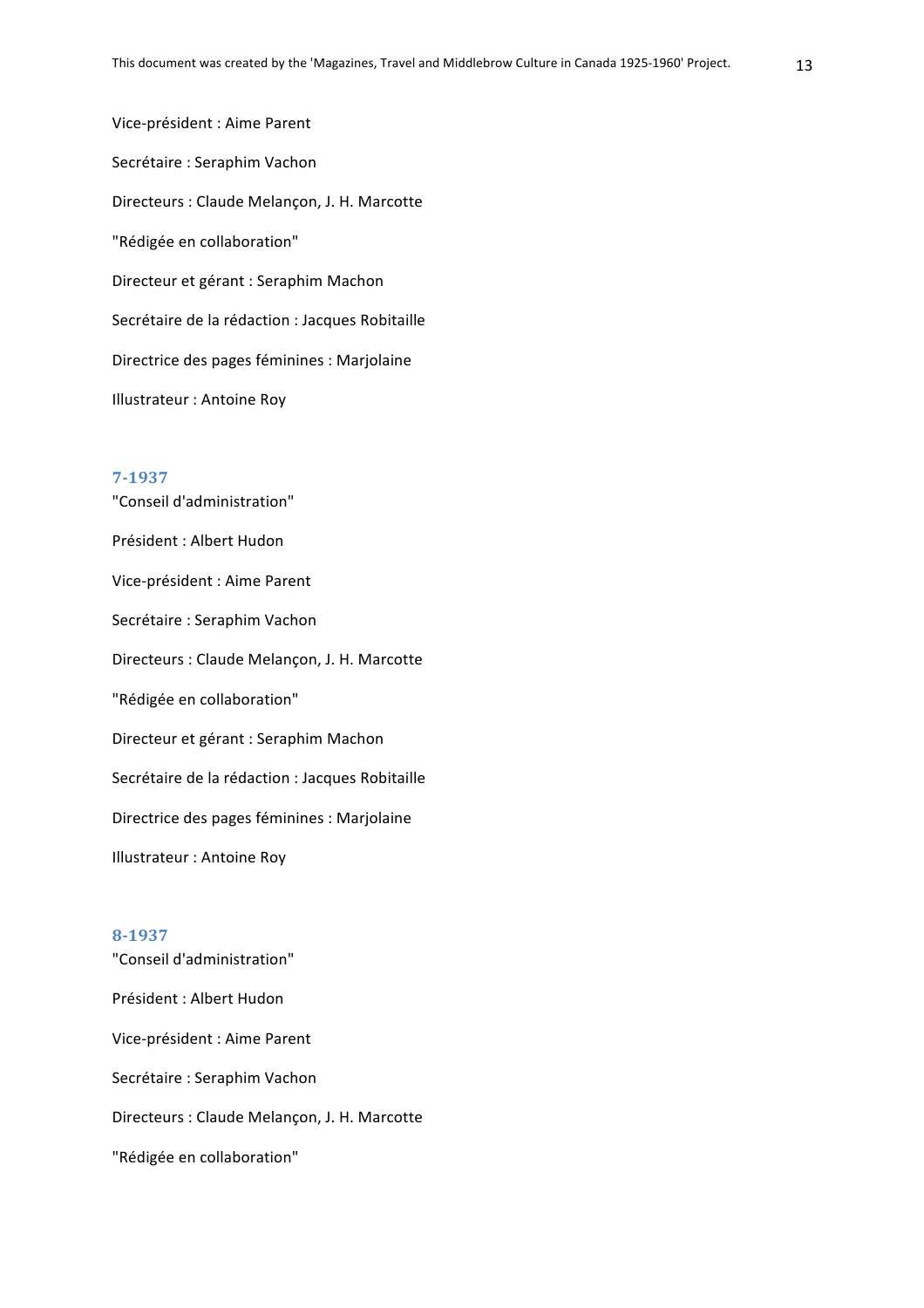Directeur et gérant : Seraphim Machon Secrétaire de la rédaction : Jacques Robitaille Directrice des pages féminines : Marjolaine Illustrateur : Antoine Roy

#### CHANGE

**9-1937** "Conseil d'administration"

Directeurs : Louis Carrier, Joseph Bouvier, Georges Perreault

#### CHANGE

**10-1937** Conseil d'administration :

Georges Bouchard, M.P., Joseph Bouvier, colonel Wilfrid Bovey, Louis Carrier, Georges Perreault Emile Vaillancourt

Directeur et gérant : Louis Carrier

Secrétaire-trésorier : Joseph Bouvier

Surintendant : Georges Perreault

#### **11-1937**

Conseil d'administration :

Georges Bouchard, M.P., Joseph Bouvier, colonel Wilfrid Bovey, Louis Carrier, Georges Perreault Emile Vaillancourt

Directeur et gérant : Louis Carrier

Secrétaire-trésorier : Joseph Bouvier

Surintendant : Georges Perreault

**12-1937** Conseil d'administration :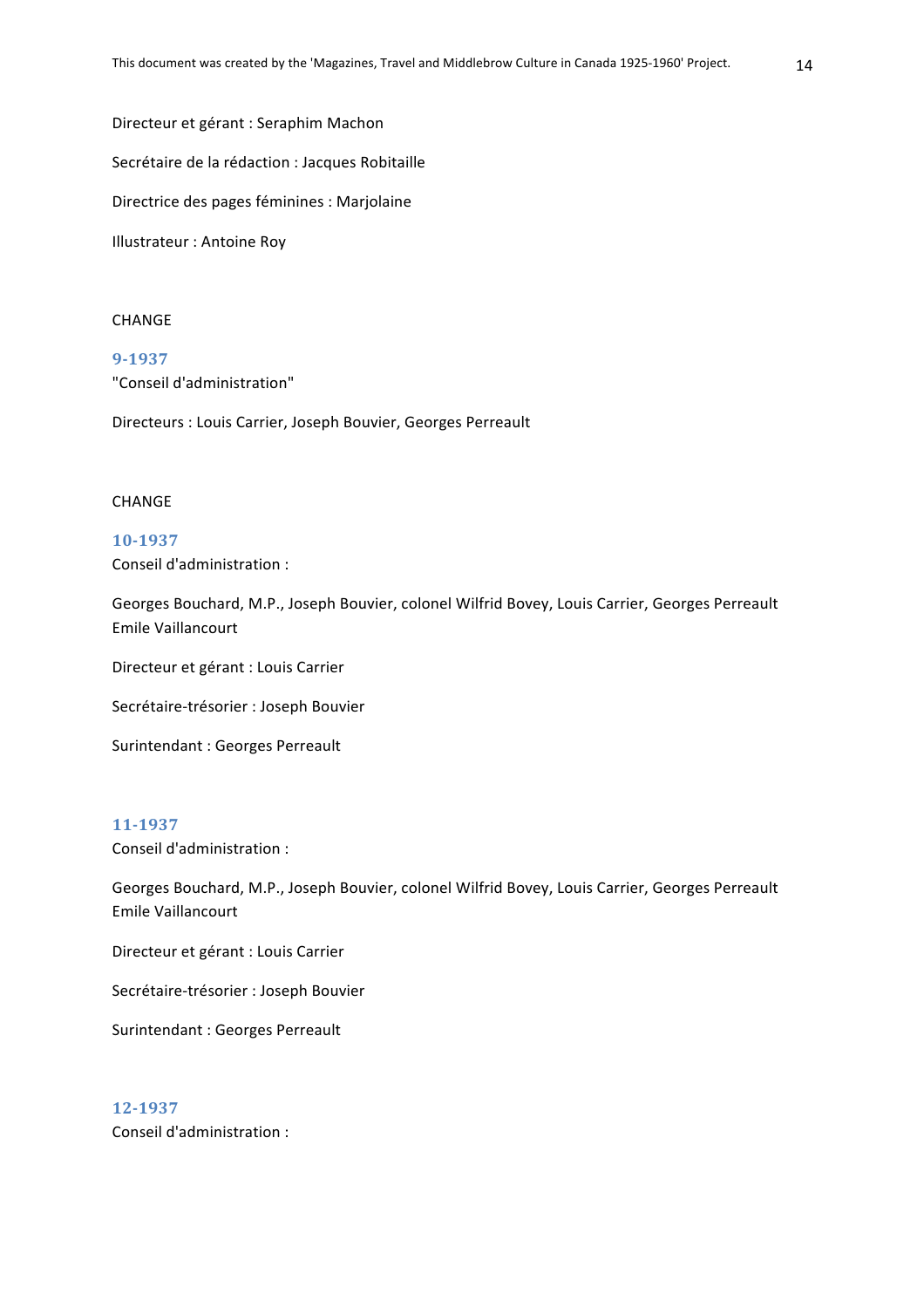Georges Bouchard, M.P., Joseph Bouvier, colonel Wilfrid Bovey, Louis Carrier, Georges Perreault Emile Vaillancourt

Directeur et gérant : Louis Carrier

Secrétaire-trésorier : Joseph Bouvier

Surintendant : Georges Perreault

## Year/Année 1938

#### **1-1938**

Conseil d'administration :

Georges Bouchard, M.P., Joseph Bouvier, colonel Wilfrid Bovey, Louis Carrier, Georges Perreault Emile Vaillancourt

Directeur et gérant : Louis Carrier

Secrétaire-trésorier : Joseph Bouvier

Surintendant : Georges Perreault

#### CHANGE

**2-1938** Conseil d'administration :

Georges Bouchard, M.P., Joseph Bouvier, colonel Wilfrid Bovey, Louis Carrier, Georges Perreault Emile Vaillancourt

Directeur et gérant : Louis Carrier

Secrétaire-trésorier : Joseph Bouvier

Surintendant : Georges Perreault

## CHANGE

## **3-1938** Directeur et gérant : Louis Carrier

Secrétaire-trésorier : Joseph Bouvier

Surintendant : Georges Perreault

Directrice des pages féminines : Marjolaine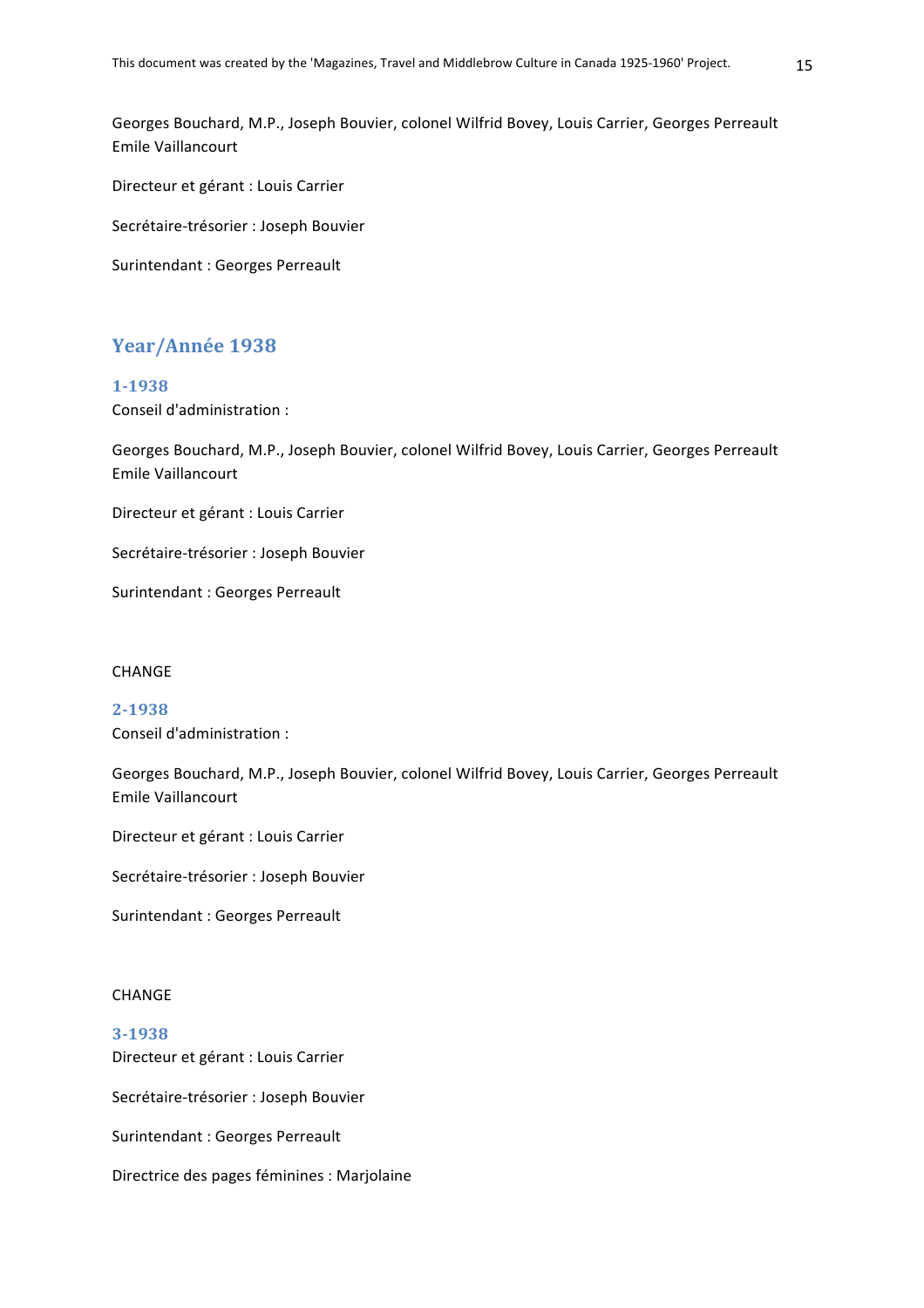#### Secrétaire de la rédaction : Jacques Robitaille

#### **4-1938**

Directeur et gérant : Louis Carrier Secrétaire-trésorier : Joseph Bouvier Surintendant : Georges Perreault Directrice des pages féminines : Marjolaine Secrétaire de la rédaction : Jacques Robitaille

#### **5-1938**

Directeur et gérant : Louis Carrier Secrétaire-trésorier : Joseph Bouvier Surintendant : Georges Perreault Directrice des pages féminines : Marjolaine Secrétaire de la rédaction : Jacques Robitaille

#### **6-1938**

Directeur et gérant : Louis Carrier Secrétaire-trésorier : Joseph Bouvier Surintendant : Georges Perreault Directrice des pages féminines : Marjolaine Secrétaire de la rédaction : Jacques Robitaille

#### **7-1938**

Directeur et gérant : Louis Carrier Secrétaire-trésorier : Joseph Bouvier Surintendant : Georges Perreault Directrice des pages féminines : Marjolaine Secrétaire de la rédaction : Jacques Robitaille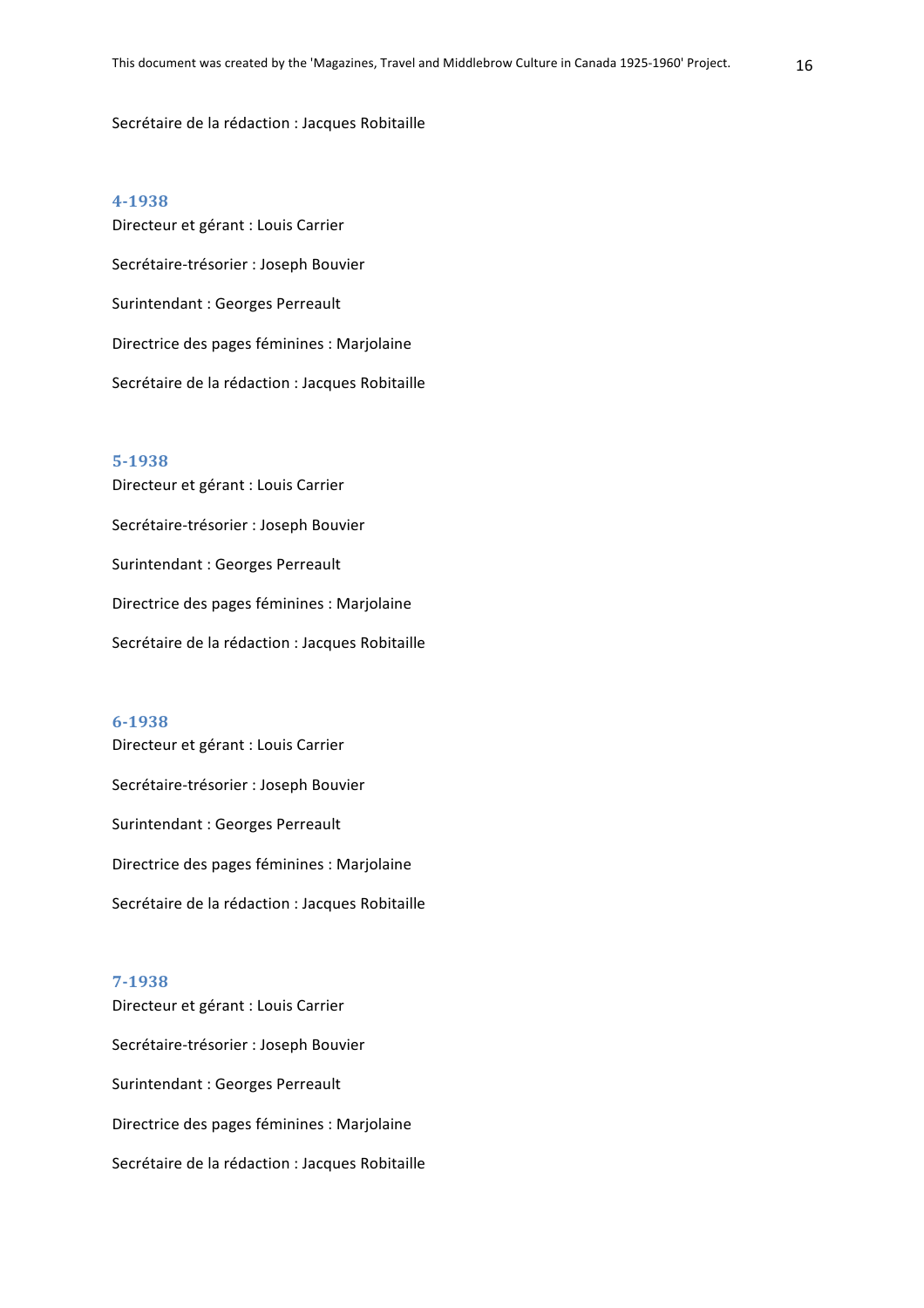Directeur et gérant : Louis Carrier Secrétaire-trésorier : Joseph Bouvier Surintendant : Georges Perreault Directrice des pages féminines : Marjolaine Secrétaire de la rédaction : Jacques Robitaille

#### **9-1938**

Directeur et gérant : Louis Carrier Secrétaire-trésorier : Joseph Bouvier Surintendant : Georges Perreault Directrice des pages féminines : Marjolaine Secrétaire de la rédaction : Jacques Robitaille

#### **10-1938**

Directeur et gérant : Louis Carrier Secrétaire-trésorier : Joseph Bouvier Surintendant : Georges Perreault Directrice des pages féminines : Marjolaine Secrétaire de la rédaction : Jacques Robitaille

## **11-1938**

Directeur et gérant : Louis Carrier Secrétaire-trésorier : Joseph Bouvier Surintendant : Georges Perreault Directrice des pages féminines : Marjolaine Secrétaire de la rédaction : Jacques Robitaille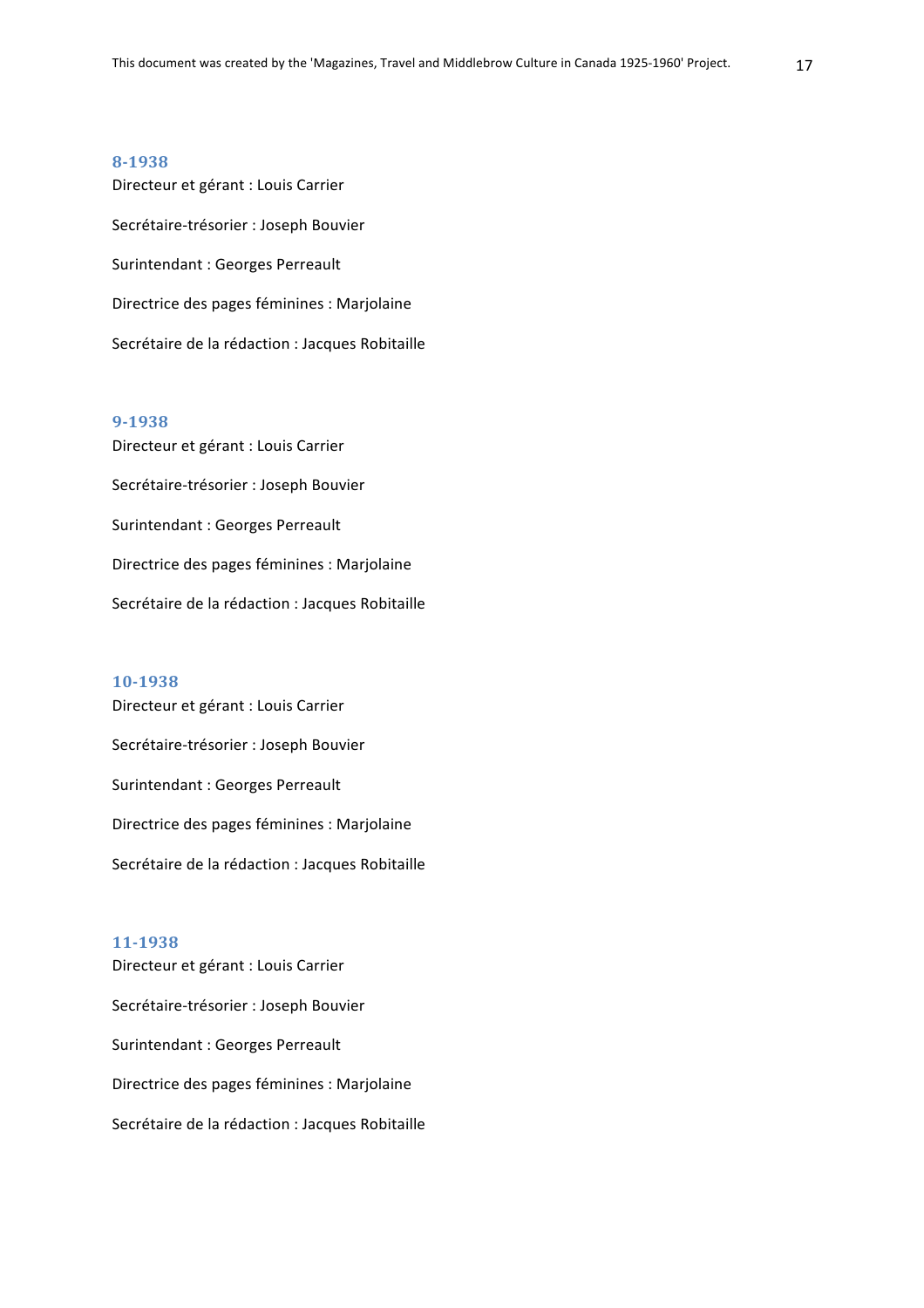#### CHANGE

\*\*\*LRM not published 12-1938 to 4-1939\*\*\*

\*\*\*Pas de publications de 12-1938 à 4-1939 \*\*\*

## Year/Année 1939

#### **CHANGE**

#### **5-1939**

Vice-président et directeur : Roland Beaudry

Directeur littéraire : Henri Girard

Directeur artistique : Roger Frigon

Directrice des pages féminines : Claude André

#### **6-1939**

Directeur : Roland Beaudry

Directeur littéraire : Henri Girard

Directeur artistique : Roger Frigon

Directrice des pages féminines : Madame Claude André

## **7-1939 (from/de BAnQ)**

Directeur : Roland Beaudry

Directeur littéraire : Henri Girard

Directeur artistique : Roger Frigon

Directrice des pages féminines : Madame Claude André

#### CHANGE

## **8-1939** Directeur : Roland Beaudry

Directeur littéraire : Henri Girard

Directeur artistique : Roger Frigon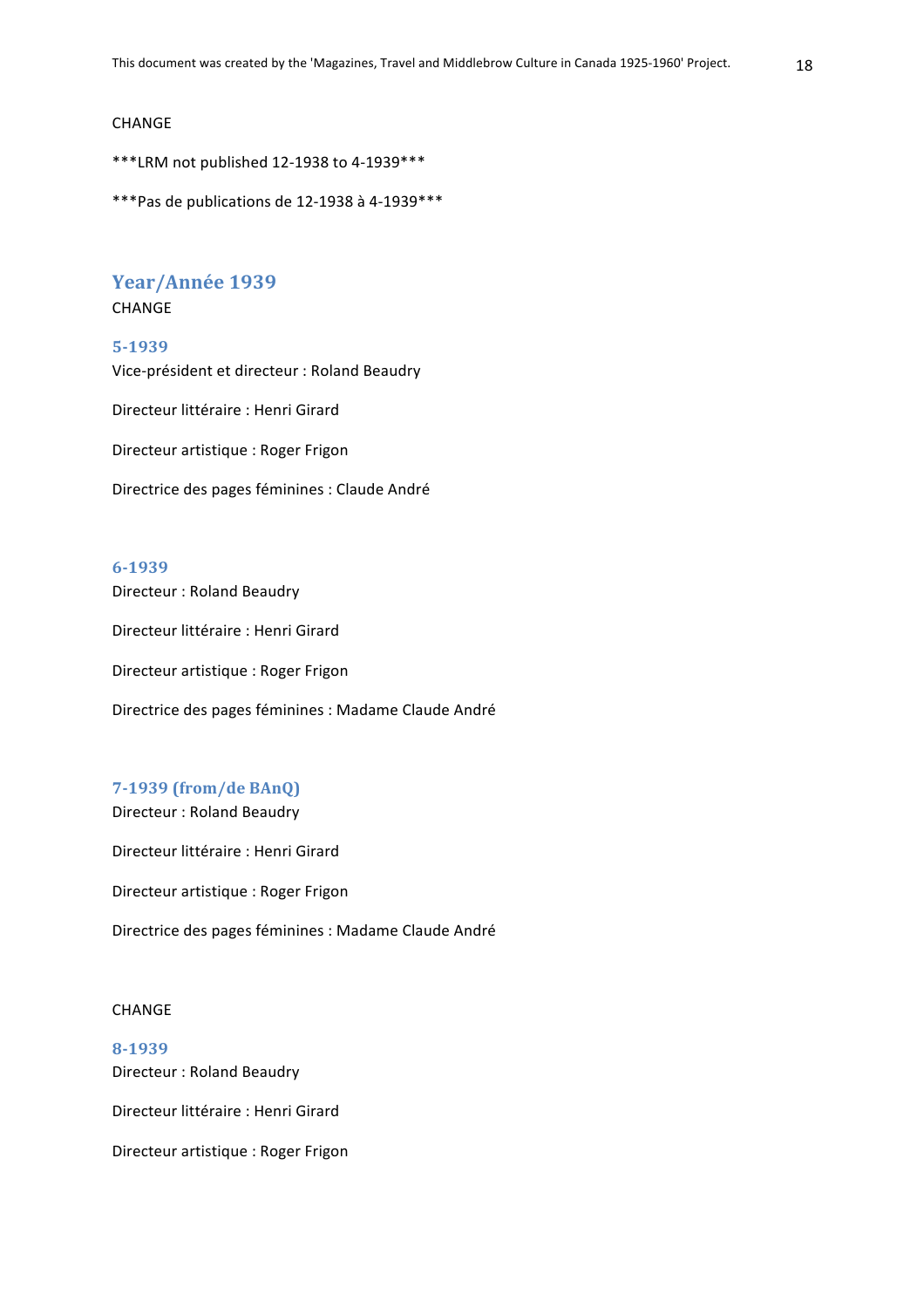Directrice des pages féminines : Madame Claude André

**9-1939**

Directeur : Roland Beaudry

Directeur littéraire : Henri Girard

Directeur artistique : Roger Frigon

#### **10-1939**

Directeur : Roland Beaudry Directeur littéraire : Henri Girard Directeur artistique : Roger Frigon

#### **11-1939**

Directeur : Roland Beaudry

Directeur littéraire : Henri Girard

Directeur artistique : Roger Frigon

## **12-1939**

Directeur : Roland Beaudry

Directeur littéraire : Henri Girard

Directeur artistique : Roger Frigon

## Year/Année 1940

**1-1940** Directeur : Roland Beaudry Directeur littéraire : Henri Girard Directeur artistique : Roger Frigon

## **2-1940**

Directeur : Roland Beaudry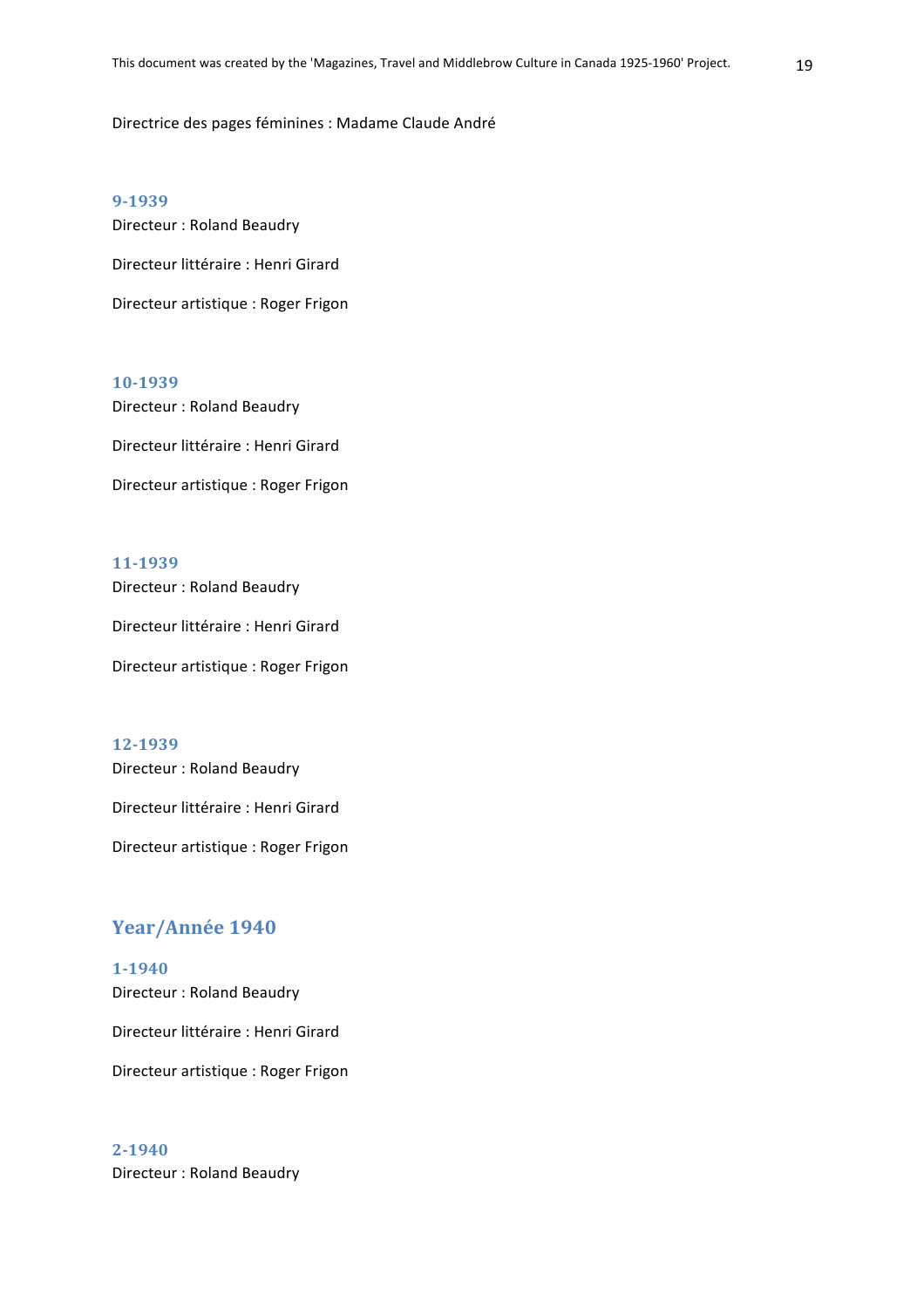Directeur littéraire : Henri Girard Directeur artistique : Roger Frigon

**3-1940** Directeur : Roland Beaudry Directeur littéraire : Henri Girard Directeur artistique : Roger Frigon

**4-1940** Directeur : Roland Beaudry Directeur littéraire : Henri Girard Directeur artistique : Roger Frigon

## **5-1940** Directeur : Roland Beaudry Directeur littéraire : Henri Girard Directeur artistique : Roger Frigon

## **6-1940** Directeur : Roland Beaudry

Directeur littéraire : Henri Girard

Directeur artistique : Roger Frigon

**7-1940** Directeur : Roland Beaudry Directeur littéraire : Henri Girard Directeur artistique : Roger Frigon

## **8-1940** Directeur : Roland Beaudry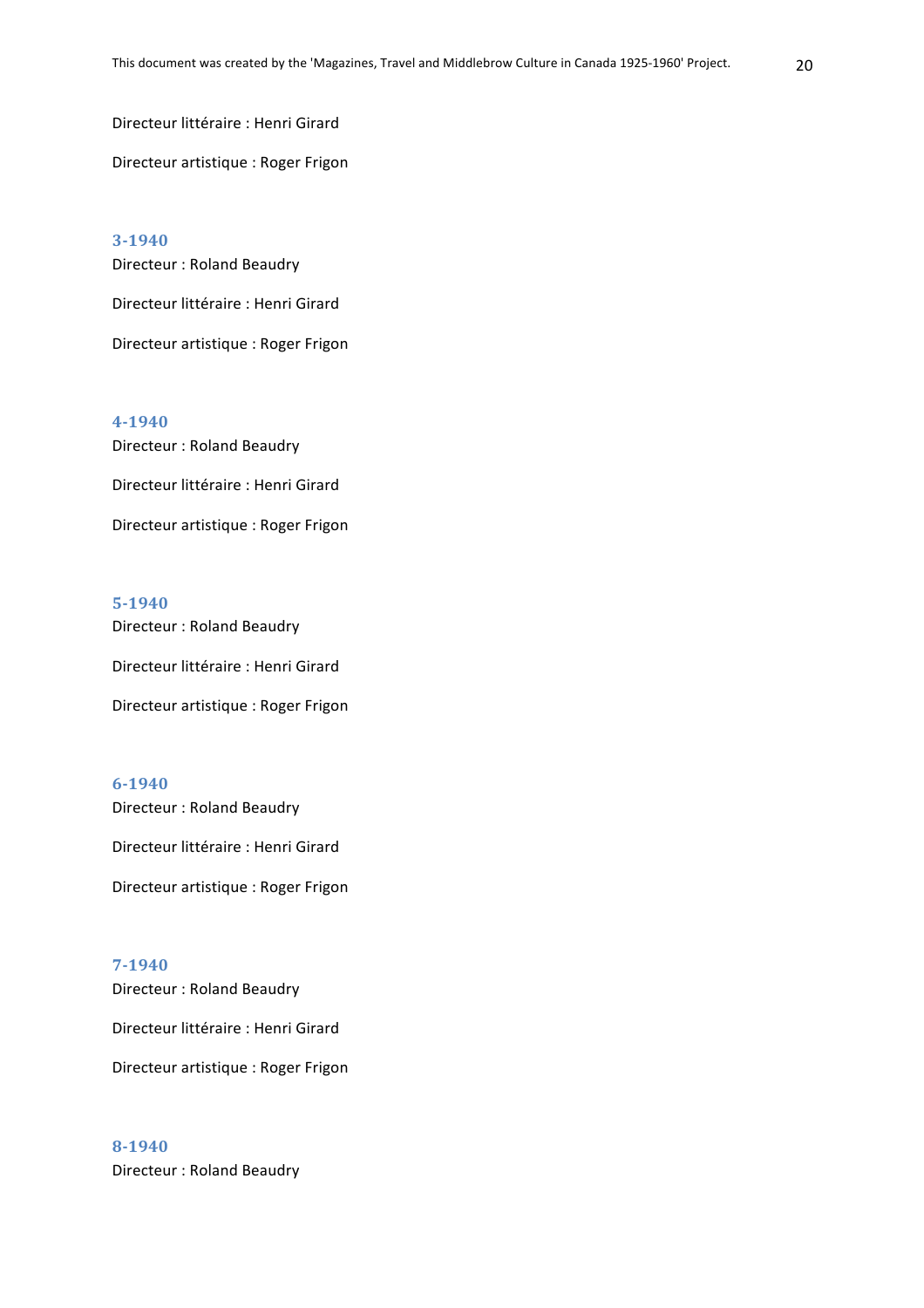Directeur littéraire : Henri Girard Directeur artistique : Roger Frigon

**9-1940** Directeur : Roland Beaudry Directeur littéraire : Henri Girard Directeur artistique : Roger Frigon

**10-1940** Directeur : Roland Beaudry Directeur littéraire : Henri Girard Directeur artistique : Roger Frigon

## **11-1940** Directeur : Roland Beaudry Directeur littéraire : Henri Girard Directeur artistique : Roger Frigon

## **12-1940** Directeur : Roland Beaudry Directeur littéraire : Henri Girard Directeur artistique : Roger Frigon

## Year/Année 1941

**1-1941** Directeur : Roland Beaudry Directeur littéraire : Henri Girard Directeur artistique : Roger Frigon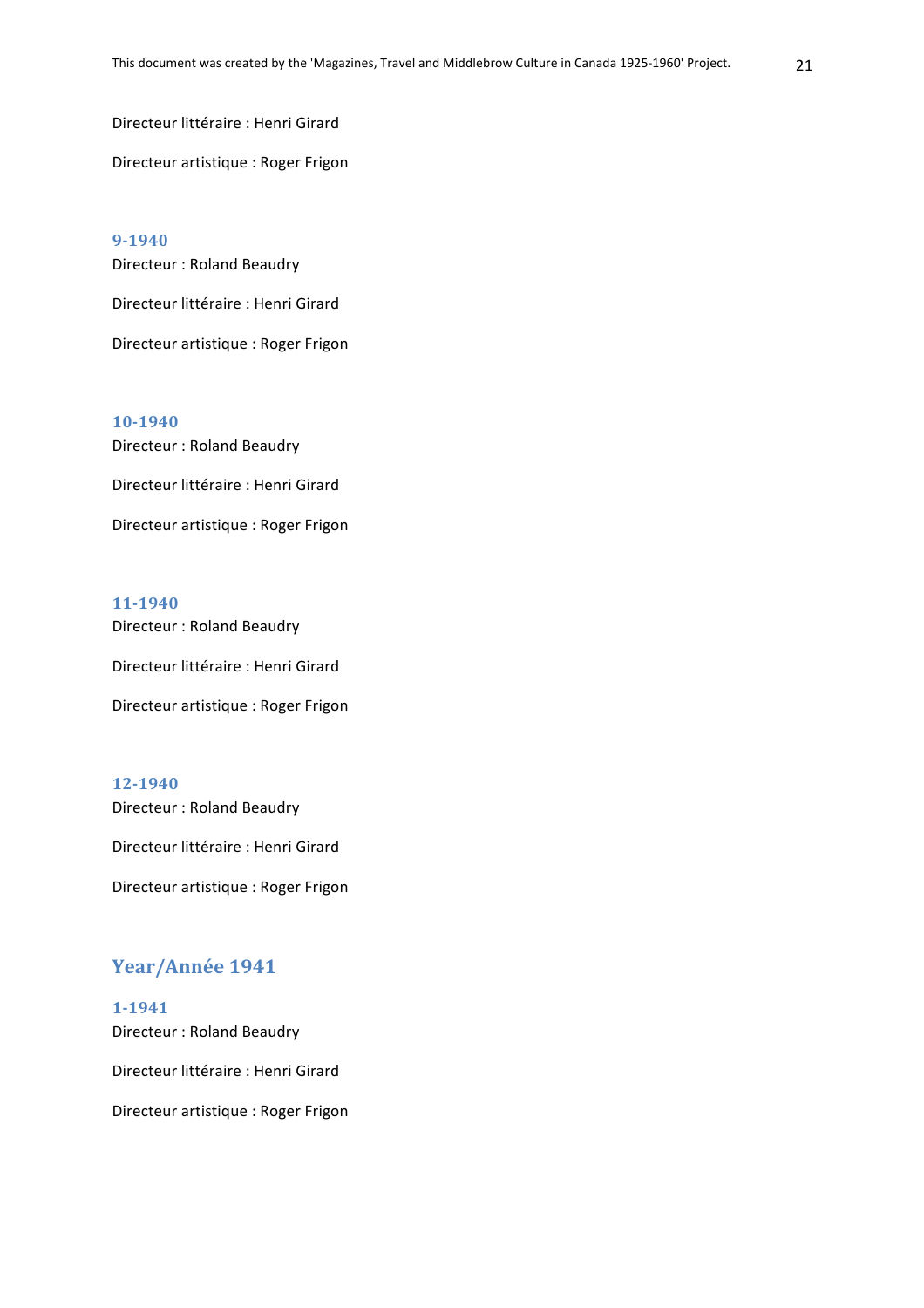#### **2-1941 (from/de BAnQ)**

Directeur : Roland Beaudry

Directeur littéraire : Henri Girard

Directeur artistique : Roger Frigon

#### **3-1941**

Directeur : Roland Beaudry Directeur littéraire : Henri Girard Directeur artistique : Roger Frigon

**4-1941** Directeur : Roland Beaudry Directeur littéraire : Henri Girard Directeur artistique : Roger Frigon

#### CHANGE

**5-1941** Président : Hector Authier, M.P. V.-Président et directeur : Roland Beaudry Directeur littéraire : Henri Girard Directeur artistique : Roger Frigon

## **6-1941**

V.-Président et directeur : Roland Beaudry Directeur littéraire : Henri Girard Directeur artistique : Roger Frigon

## **7-1941**

Président : Hector Authier, M.P.

Président : Hector Authier, M.P.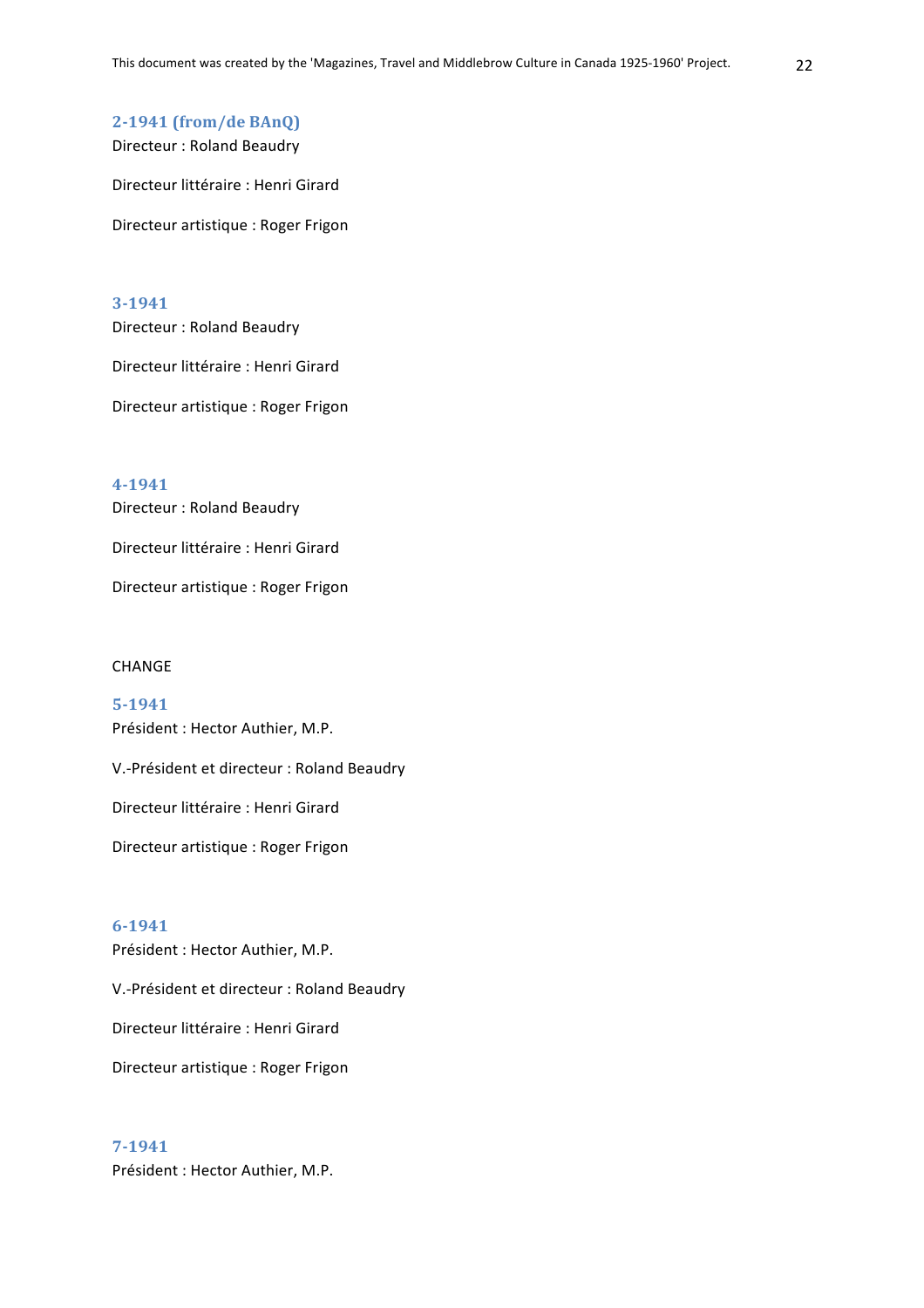V.-Président et directeur : Roland Beaudry Directeur littéraire : Henri Girard Directeur artistique : Roger Frigon

## **8-1941**

Président : Hector Authier, M.P. V.-Président et directeur : Roland Beaudry Directeur littéraire : Henri Girard

Directeur artistique : Roger Frigon

## **9-1941**

Président : Hector Authier, M.P. V.-Président et directeur : Roland Beaudry

Directeur littéraire : Henri Girard

Directeur artistique : Roger Frigon

#### **10-1941**

Président : Hector Authier, M.P.

V.-Président et directeur : Roland Beaudry

Directeur littéraire : Henri Girard

Directeur artistique : Roger Frigon

## **11-1941**

Président : Hector Authier, M.P.

V.-Président et directeur : Roland Beaudry

Directeur littéraire : Henri Girard

Directeur artistique : Roger Frigon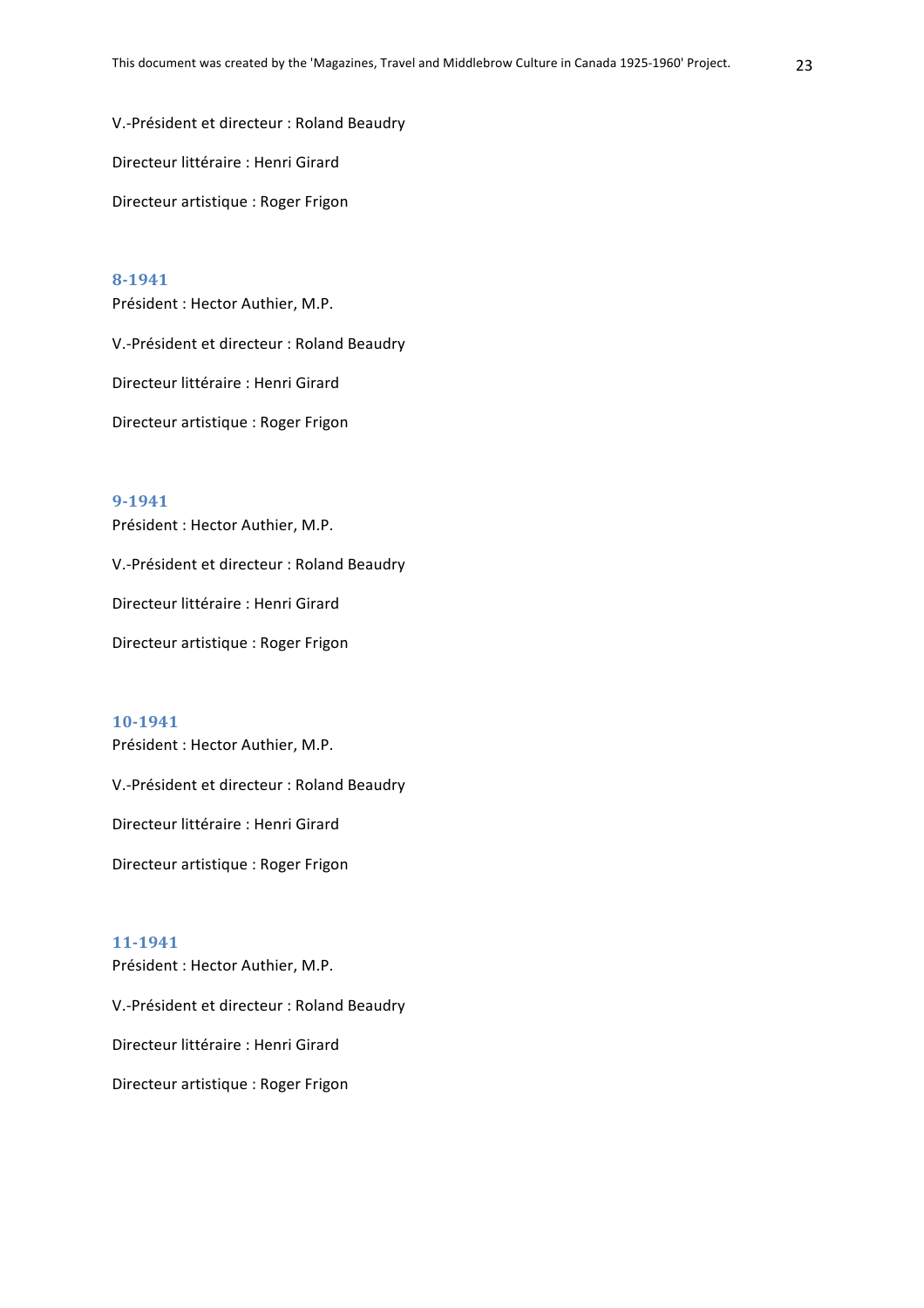Président : Hector Authier, M.P. V.-Président et directeur : Roland Beaudry Directeur littéraire : Henri Girard Directeur artistique : Roger Frigon

## Year/Année 1942

Président : Hector Authier, M.P.

**1-1942**

V.-Président et directeur : Roland Beaudry Directeur littéraire : Henri Girard Directeur artistique : Roger Frigon

CHANGE (minor)

**2-1942** Président : Hector Authier V.-Président et directeur : Roland Beaudry Directeur littéraire : Henri Girard Directeur artistique : Roger Frigon

**3-1942** Président : Hector Authier V.-Président et directeur : Roland Beaudry Directeur littéraire : Henri Girard Directeur artistique : Roger Frigon

**4-1942** Président : Hector Authier

V.-Président et directeur : Roland Beaudry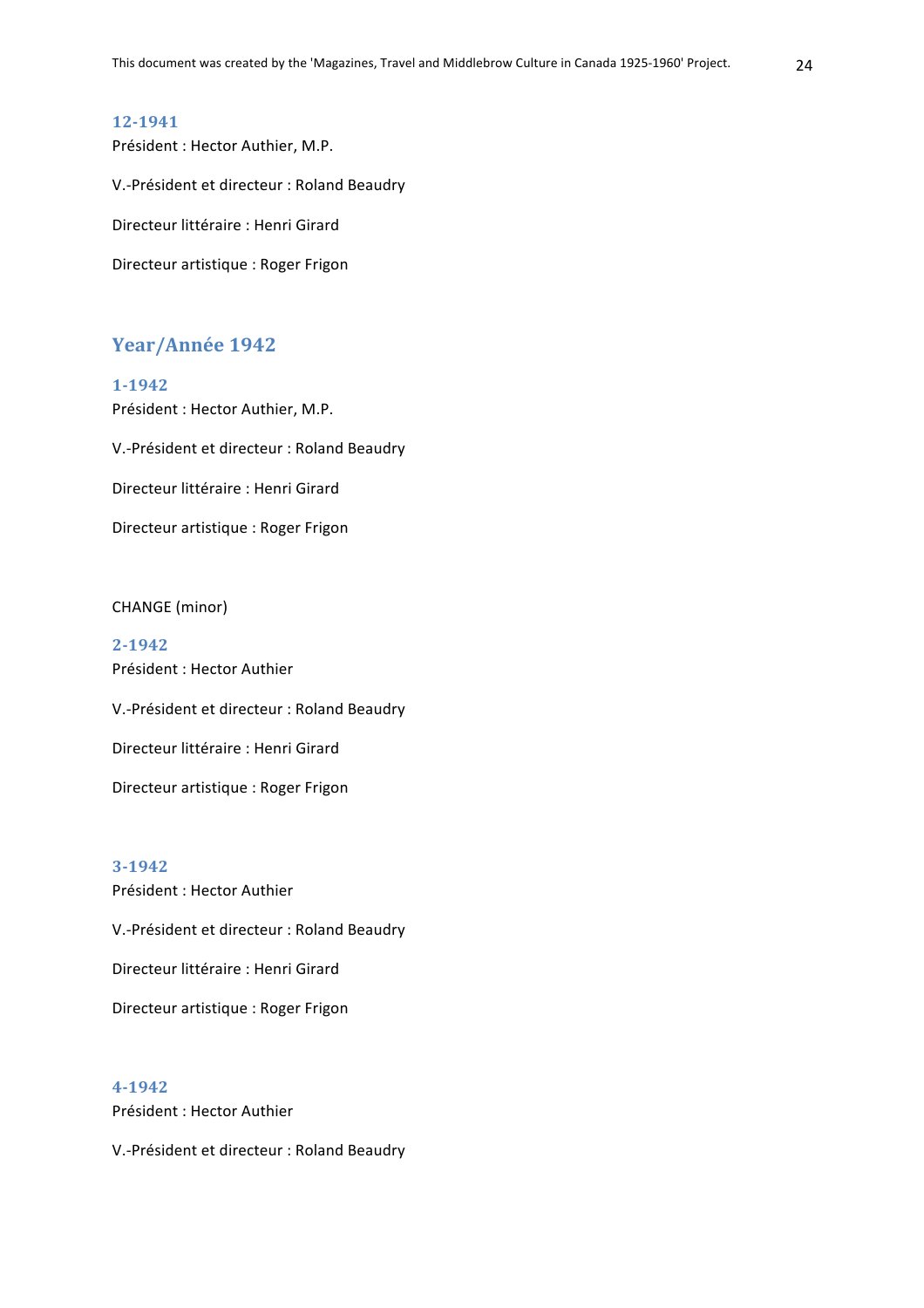Directeur littéraire : Henri Girard

Directeur artistique : Roger Frigon

**5-1942** Président : Hector Authier V.-Président et directeur : Roland Beaudry Directeur littéraire : Henri Girard Directeur artistique : Roger Frigon

**6-1942** Président : Hector Authier V.-Président et directeur : Roland Beaudry Directeur littéraire : Henri Girard Directeur artistique : Roger Frigon

#### CHANGE

**7-1942** Président : Hector Authier V.-Président et directeur : Roland Beaudry

Directeur artistique : Roger Frigon

#### CHANGE

**8-1942** Président : Hector Authier, M.P. V.-Président et directeur : Roland Beaudry Directeur artistique : Roger Frigon Pages féminines : Lucienne Boucher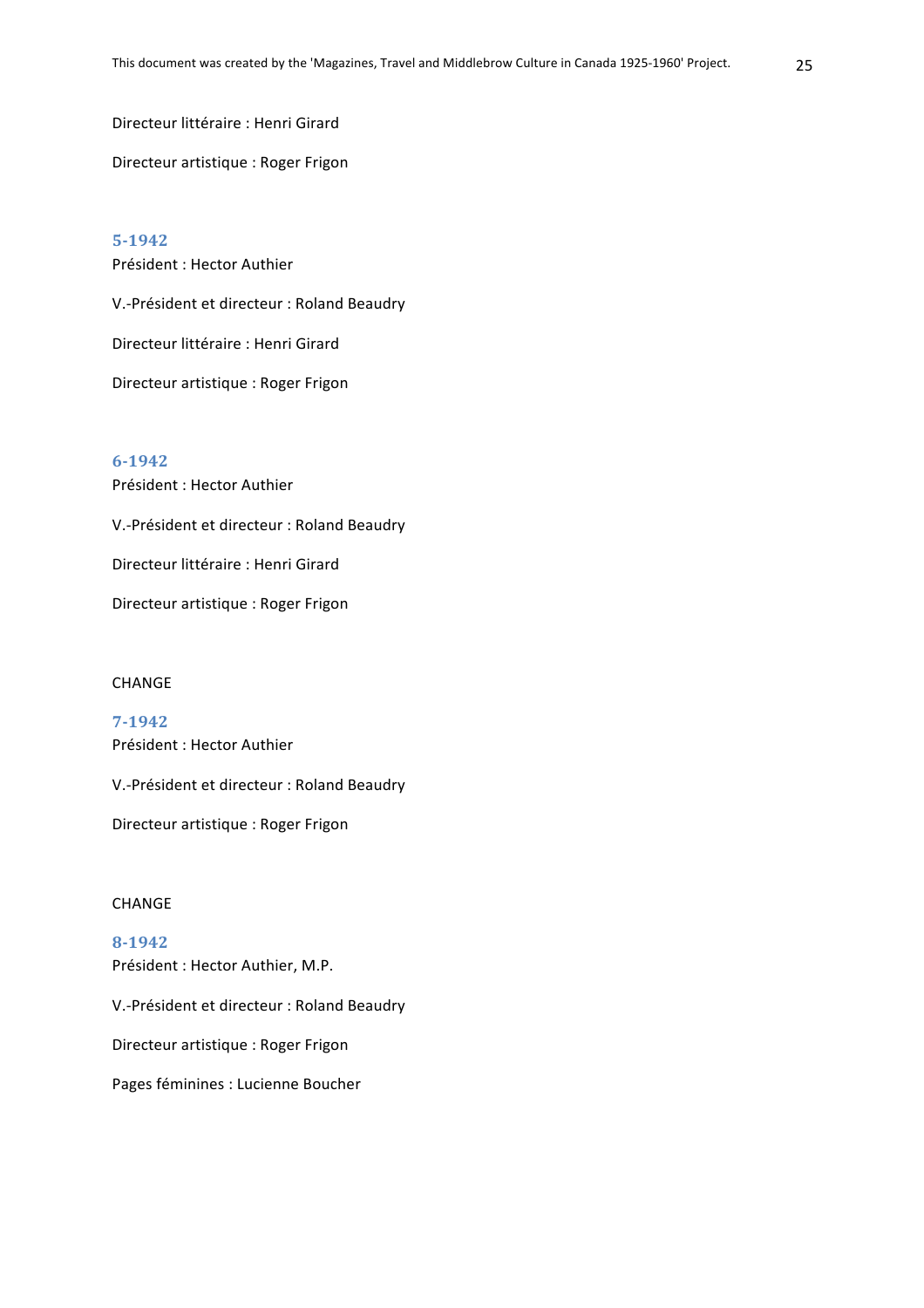Président : Hector Authier, M.P. V.-Président et directeur : Roland Beaudry Directeur artistique : Roger Frigon Pages féminines : Lucienne Boucher

#### **10-1942**

Président : Hector Authier, M.P. V.-Président et directeur : Roland Beaudry Directeur artistique : Roger Frigon Pages féminines : Lucienne Boucher

#### **11-1942**

Président : Hector Authier, M.P. V.-Président et directeur : Roland Beaudry

Directeur artistique : Roger Frigon

Pages féminines : Lucienne Boucher

#### **12-1942**

Président : Hector Authier, M.P.

V.-Président et directeur : Roland Beaudry

Directeur artistique : Roger Frigon

Pages féminines : Lucienne Boucher

## Year/Année 1943

**1-1943** Président : Hector Authier, M.P.

V.-Président et directeur : Roland Beaudry

Directeur artistique : Roger Frigon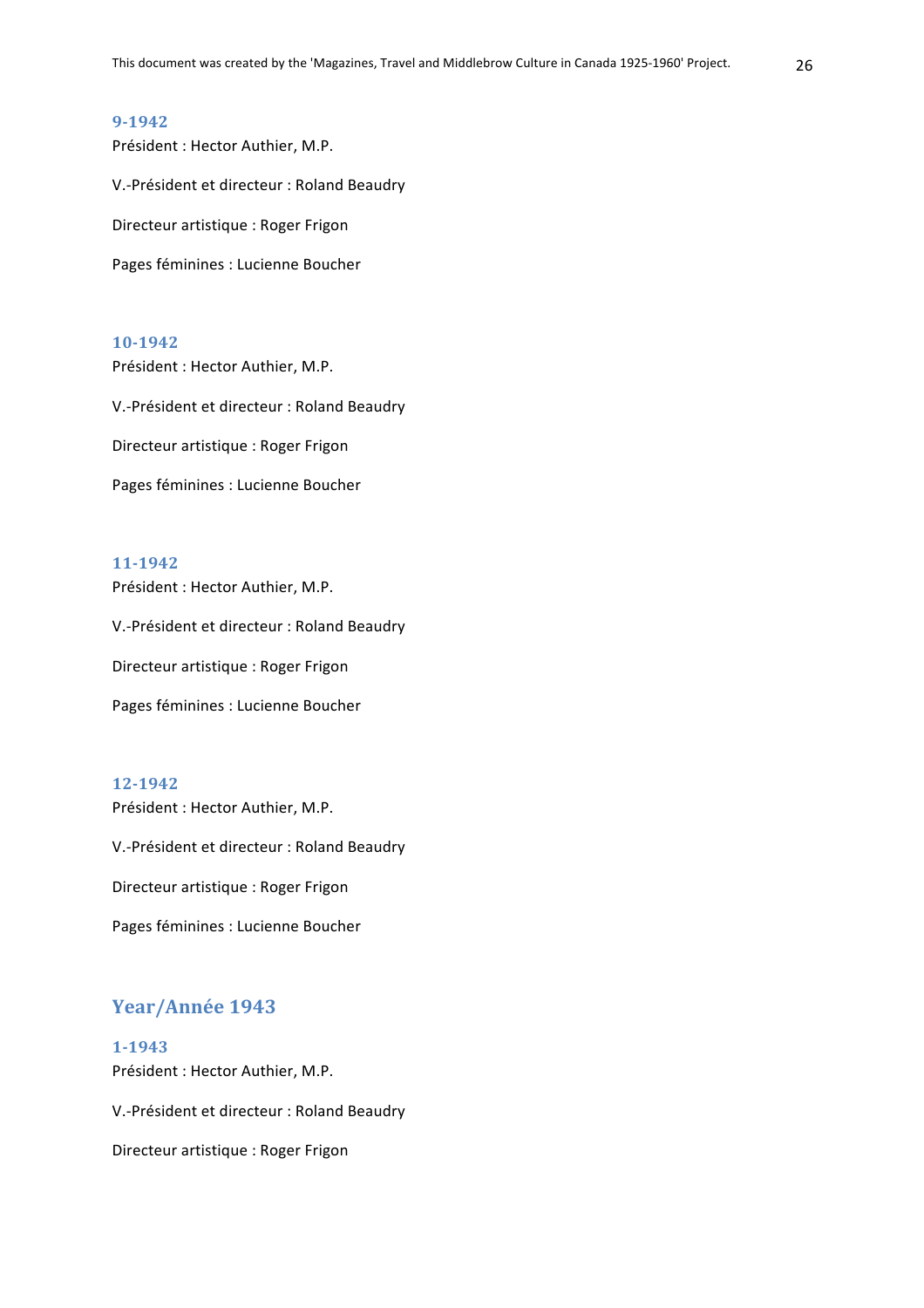Pages féminines : Lucienne Boucher

#### **2-1943**

Président : Hector Authier, M.P. V.-Président et directeur : Roland Beaudry Directeur artistique : Roger Frigon Pages féminines : Lucienne Boucher

#### **3-1943**

Président : Hector Authier, M.P. V.-Président et directeur : Roland Beaudry Directeur artistique : Roger Frigon Pages féminines : Lucienne Boucher

#### **4-1943**

Président : Hector Authier, M.P. V.-Président et directeur : Roland Beaudry Directeur artistique : Roger Frigon Pages féminines : Lucienne Boucher

#### **CHANGF**

## **5-1943** Président : Hector Authier, M.P.

V.-Président et directeur : Roland Beaudry Directeur littéraire : Gérard Dagenais Directeur artistique : Roger Frigon Pages féminines : Lucienne Boucher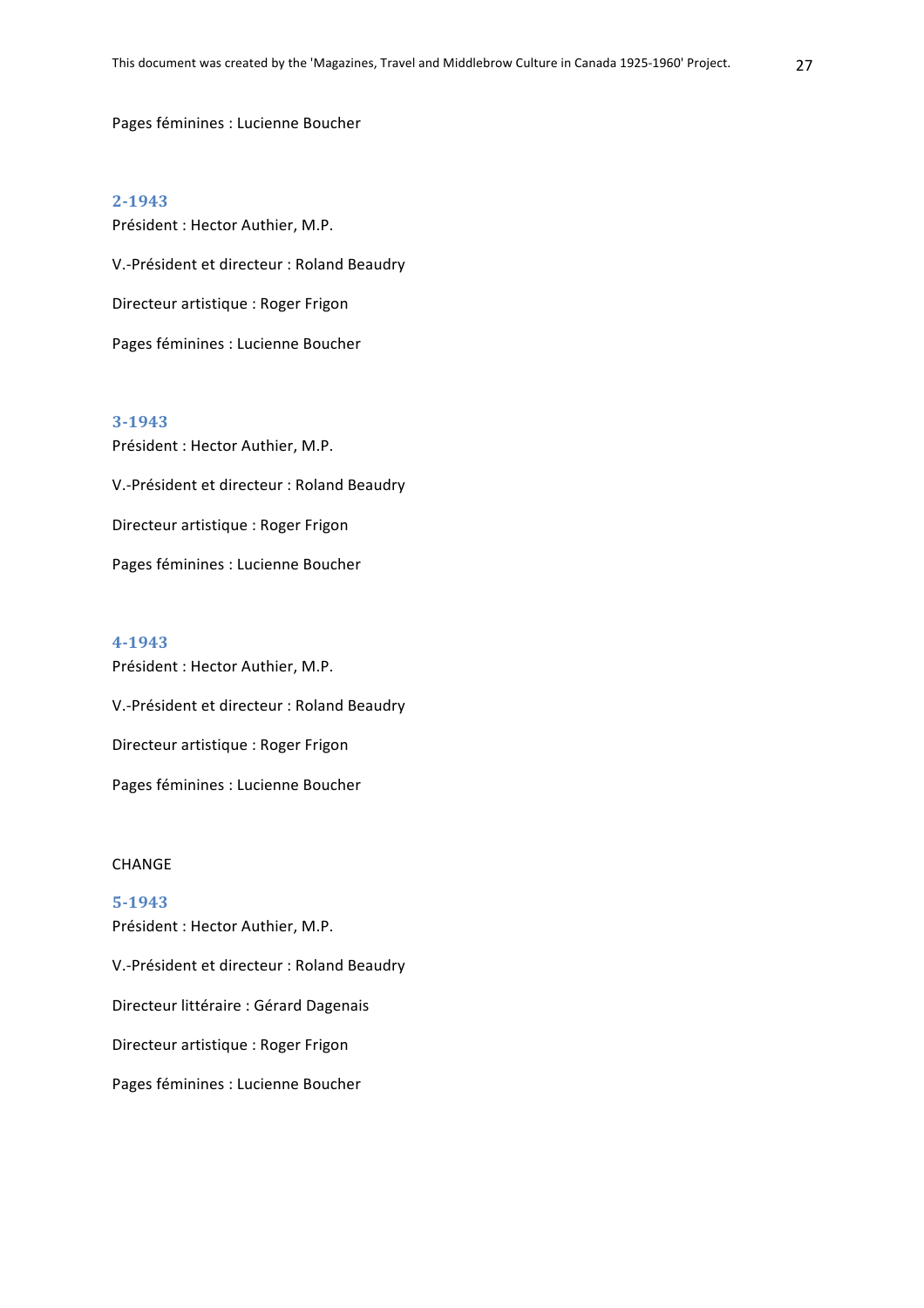Président : Hector Authier, M.P. V.-Président et directeur : Roland Beaudry Directeur littéraire : Gérard Dagenais Directeur artistique : Roger Frigon Pages féminines : Lucienne Boucher

## **7-1943**

Président : Hector Authier, M.P. V.-Président et directeur : Roland Beaudry Directeur littéraire : Gérard Dagenais Directeur artistique : Roger Frigon Pages féminines : Lucienne Boucher

#### **8-1943**

Président : Hector Authier, M.P. V.-Président et directeur : Roland Beaudry Directeur littéraire : Gérard Dagenais Directeur artistique : Roger Frigon Pages féminines : Lucienne Boucher

#### CHANGE

#### **9-1943**

Président : Hector Authier, M.P. V.-Président et directeur : Roland Beaudry Directeur littéraire : Gérard Dagenais Directeur artistique : Roger Frigon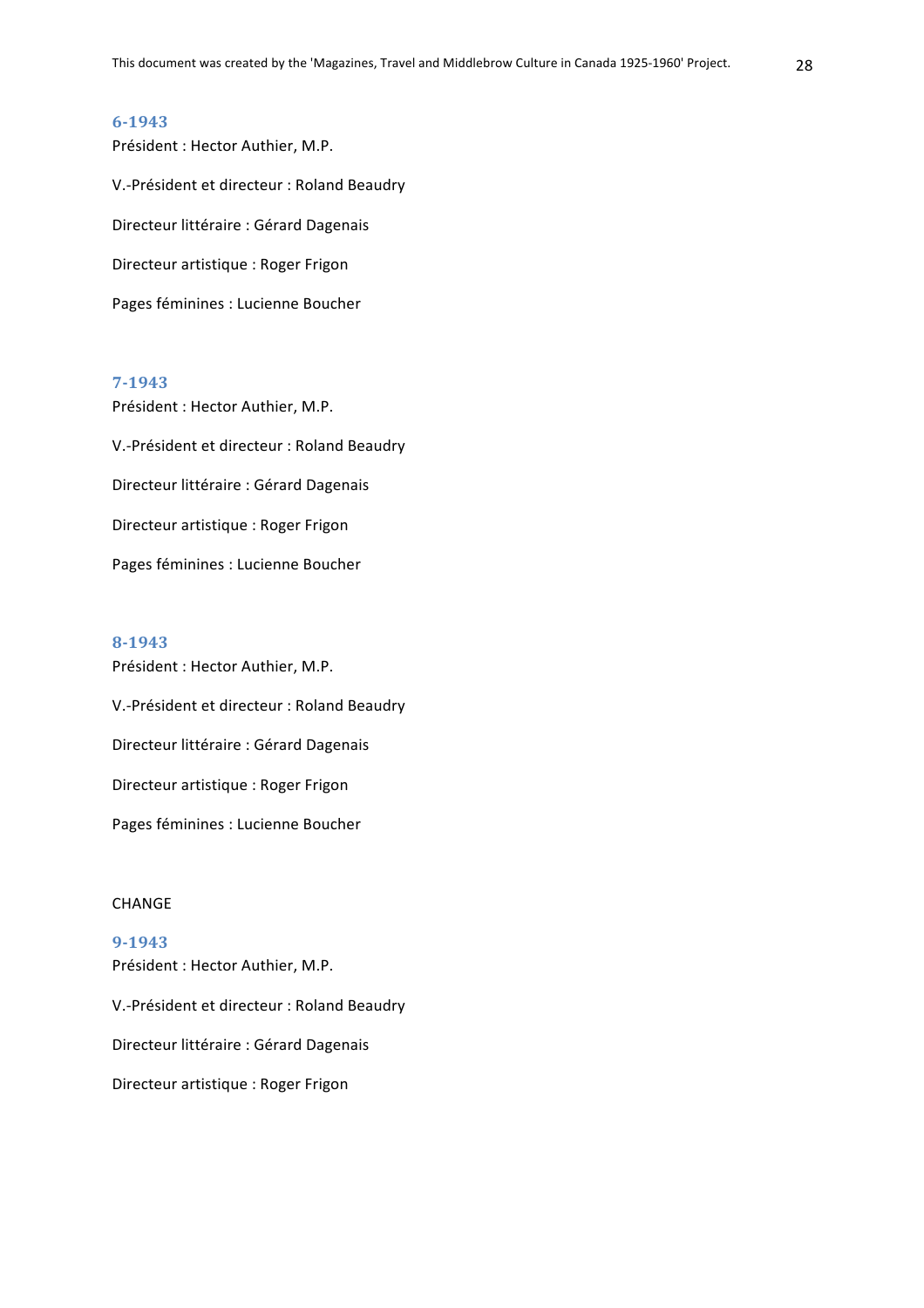Président : Hector Authier, M.P. V.-Président et directeur : Roland Beaudry Directeur littéraire : Gérard Dagenais Directeur artistique : Roger Frigon

#### **11-1943**

Président : Hector Authier, M.P. V.-Président et directeur : Roland Beaudry Directeur littéraire : Gérard Dagenais Directeur artistique : Roger Frigon

#### **12-1943**

Président : Hector Authier, M.P. V.-Président et directeur : Roland Beaudry Directeur littéraire : Gérard Dagenais

Directeur artistique : Roger Frigon

## Year/Année 1944 **CHANGE**

**1-1944** Président : Hector Authier, M.P. V.-Président et directeur : Roland Beaudry Directeur artistique : Roger Frigon Pages féminines : Madeleine Caron

#### **2-1944**

Président : Hector Authier, M.P. V.-Président et directeur : Roland Beaudry

Directeur artistique : Roger Frigon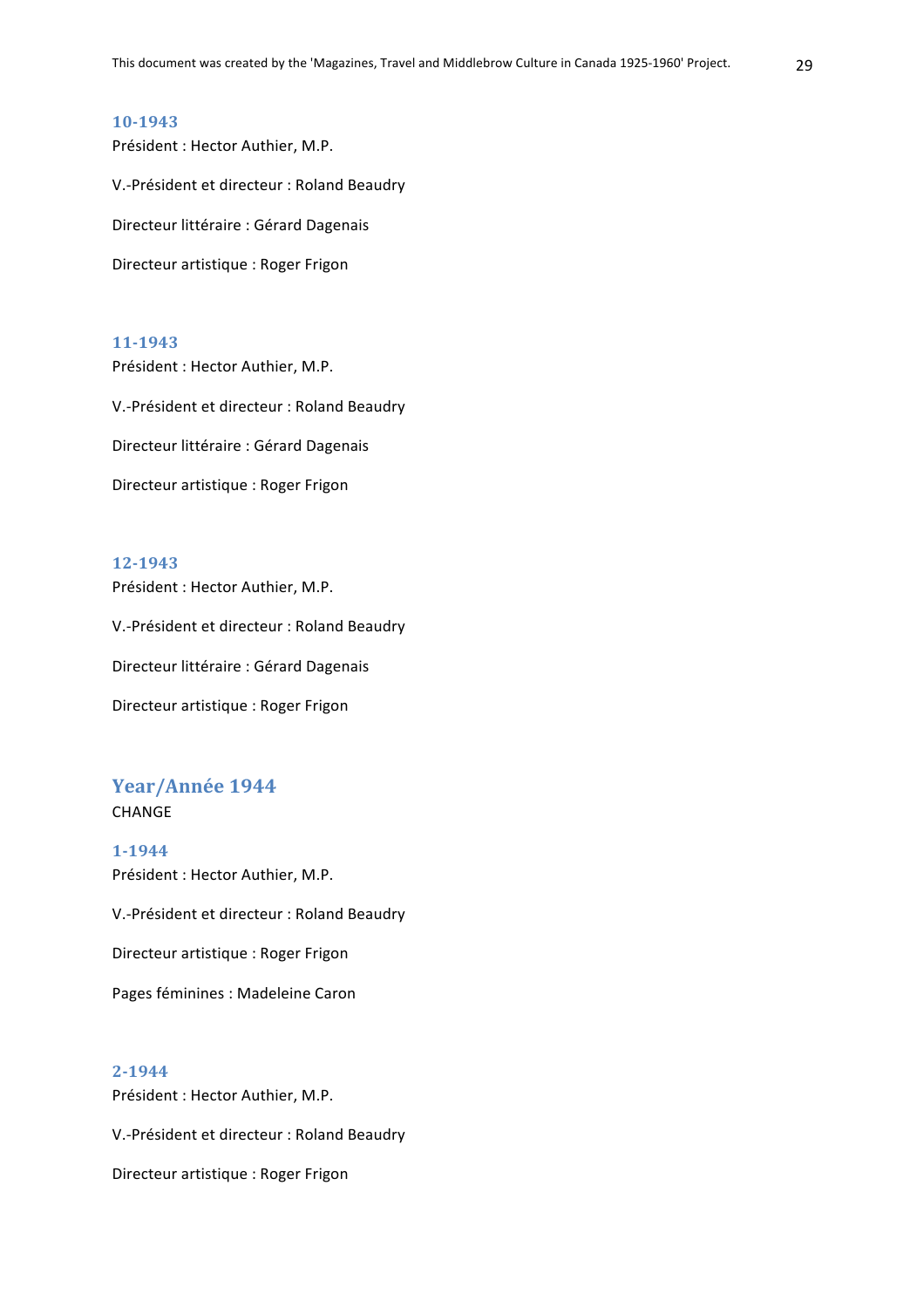Pages féminines : Madeleine Caron

#### **3-1944**

Président : Hector Authier, M.P. V.-Président et directeur : Roland Beaudry Directeur artistique : Roger Frigon Pages féminines : Madeleine Caron

## **4-1944**

Président : Hector Authier, M.P. V.-Président et directeur : Roland Beaudry Directeur artistique : Roger Frigon Pages féminines : Madeleine Caron

#### **5-1944**

Président : Hector Authier, M.P. V.-Président et directeur : Roland Beaudry Directeur artistique : Roger Frigon Pages féminines : Madeleine Caron

#### **6-1944**

Président : Hector Authier, M.P. V.-Président et directeur : Roland Beaudry Directeur artistique : Roger Frigon Pages féminines : Madeleine Caron

## **7-1944**

Président : Hector Authier, M.P.

V.-Président et directeur : Roland Beaudry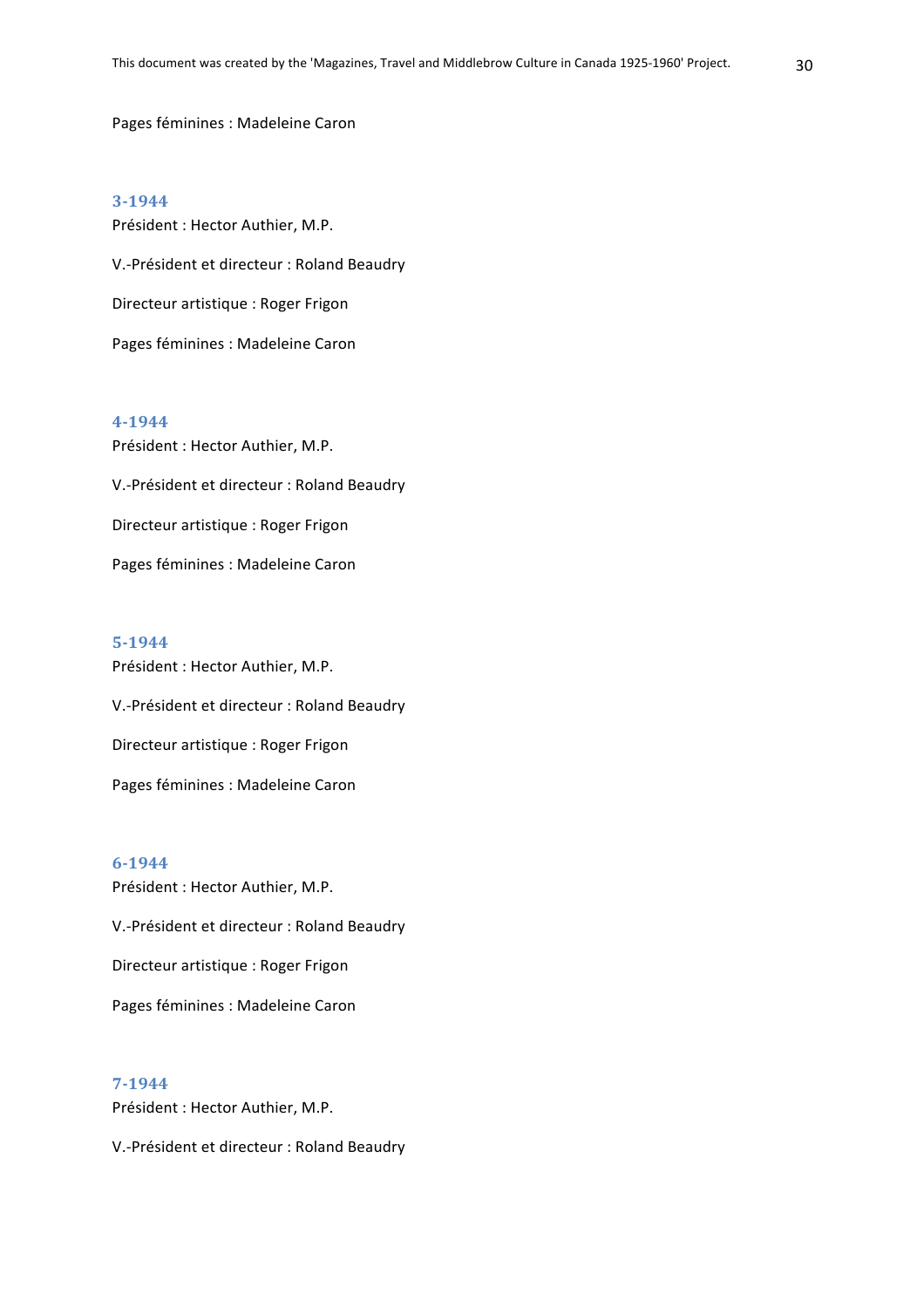Directeur artistique : Roger Frigon

Pages féminines : Madeleine Caron

**8-1944** Président : Hector Authier, M.P. V.-Président et directeur : Roland Beaudry Directeur artistique : Roger Frigon Pages féminines : Madeleine Caron

## **9-1944** Président : Hector Authier, M.P. V.-Président et directeur : Roland Beaudry Directeur artistique : Roger Frigon Pages féminines : Madeleine Caron

**10-1944** Président : Hector Authier, M.P. V.-Président et directeur : Roland Beaudry Directeur artistique : Roger Frigon Pages féminines : Madeleine Caron

## **11-1944**

Président : Hector Authier, M.P. V.-Président et directeur : Roland Beaudry Directeur artistique : Roger Frigon Pages féminines : Madeleine Caron

**12-1944** Président : Hector Authier, M.P.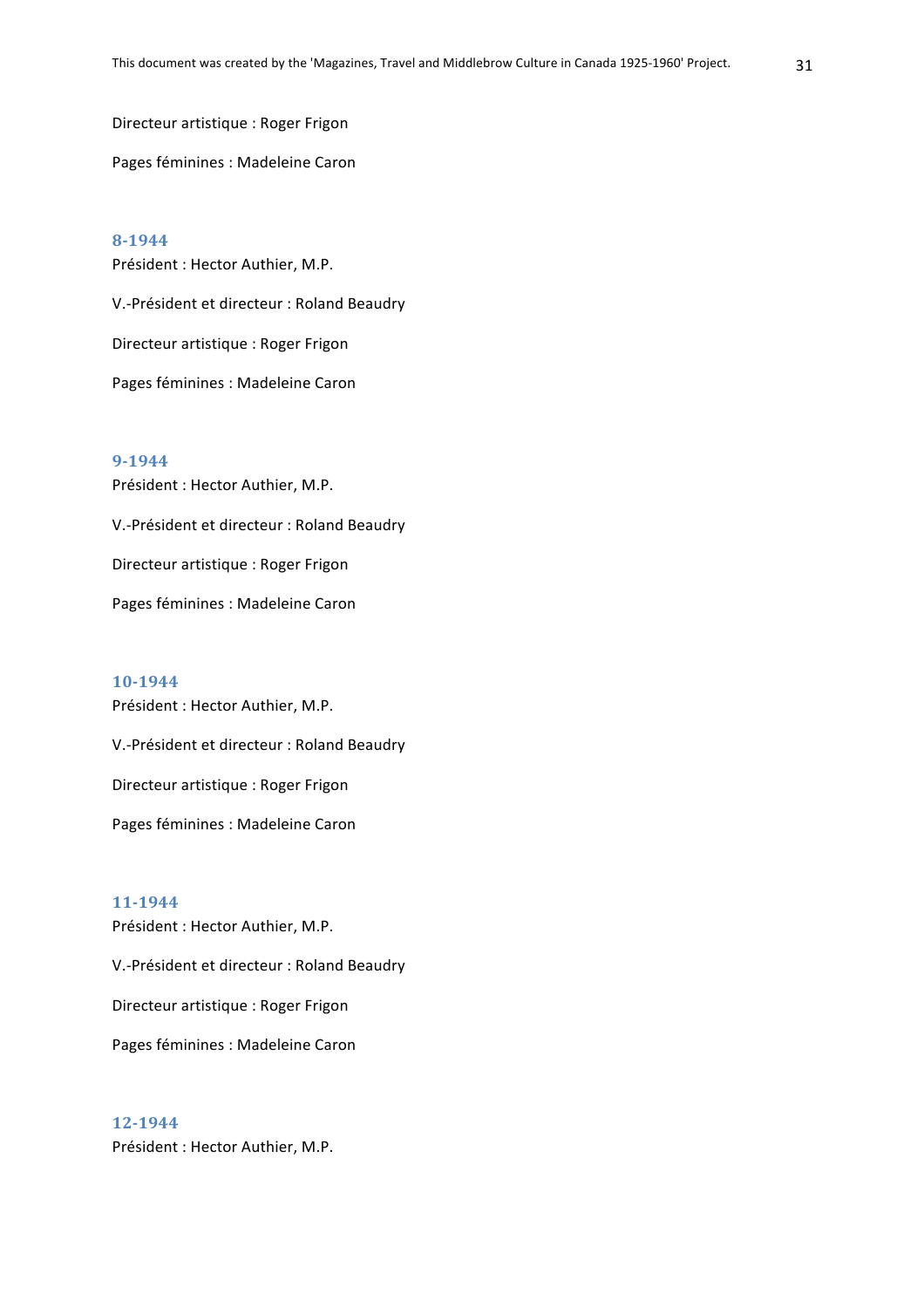V.-Président et directeur : Roland Beaudry

Directeur artistique : Roger Frigon

Pages féminines : Madeleine Caron

## Year/Année 1945

#### **1-1945**

Président : Hector Authier, M.P.

V.-Président et directeur : Roland Beaudry

Directeur artistique : Roger Frigon

Pages féminines : Madeleine Caron

## **2-1945**

Président : Hector Authier, M.P.

V.-Président et directeur : Roland Beaudry

Directeur artistique : Roger Frigon

Pages féminines : Madeleine Caron

#### **3-1945**

Président : Hector Authier, M.P. V.-Président et directeur : Roland Beaudry Directeur artistique : Roger Frigon Pages féminines : Madeleine Caron

#### **4-1945**

Président : Hector Authier, M.P. V.-Président et directeur : Roland Beaudry Directeur littéraire : Léo Cadieux Directeur artistique : Roger Frigon Pages féminines : Madeleine Caron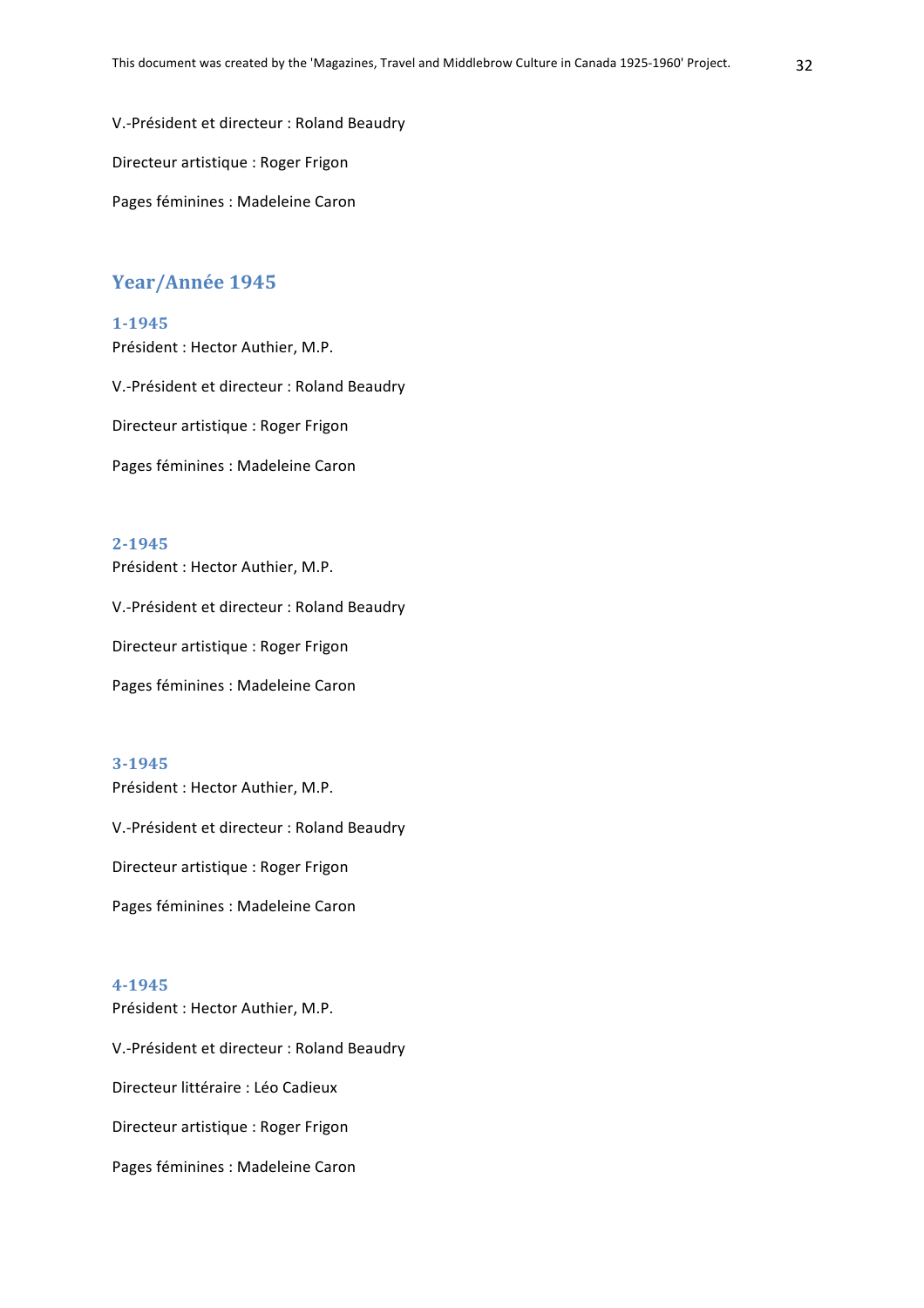Président : Hector Authier, M.P. V.-Président et directeur : Roland Beaudry Directeur littéraire : Léo Cadieux Directeur artistique : Roger Frigon Pages féminines : Madeleine Caron

#### **6-1945**

Président : Hector Authier, M.P. V.-Président et directeur : Roland Beaudry Directeur littéraire : Léo Cadieux Directeur artistique : Roger Frigon Pages féminines : Madeleine Caron

#### CHANGE (minor)

**7-1945** Président : Hector Authier V.-Président et directeur : Roland Beaudry, M.P. Directeur littéraire : Léo Cadieux Directeur artistique : Roger Frigon Pages féminines : Madeleine Caron

#### **8-1945**

Président : Hector Authier V.-Président et directeur : Roland Beaudry, M.P. Directeur littéraire : Léo Cadieux Directeur artistique : Roger Frigon Pages féminines : Madeleine Caron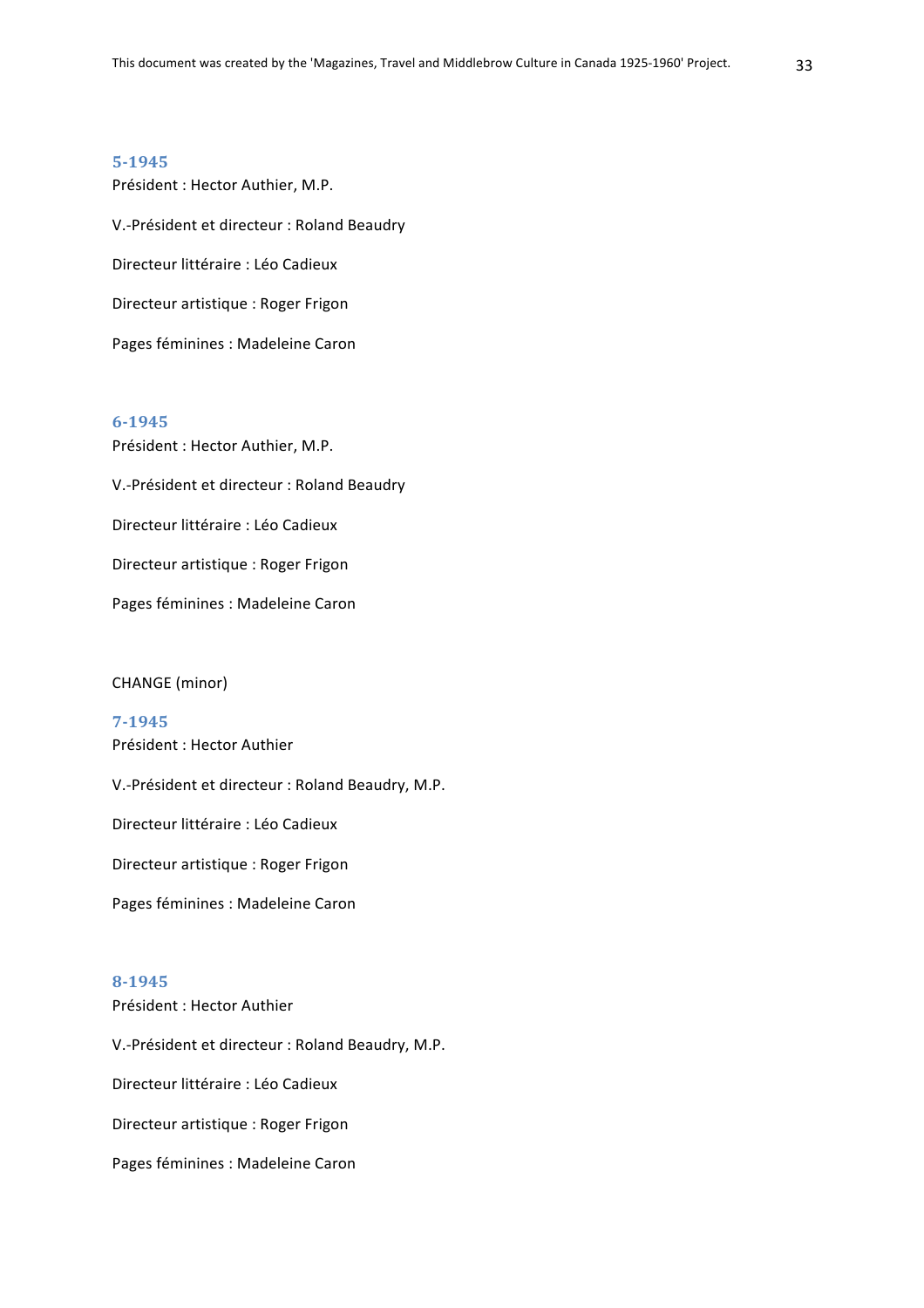Président : Hector Authier V.-Président et directeur : Roland Beaudry, M.P. Directeur artistique : Roger Frigon Pages féminines : Madeleine Caron Directeur littéraire : Léo Cadieux

#### **10-1945**

Président : Hector Authier V.-Président et directeur : Roland Beaudry, M.P. Directeur littéraire : Léo Cadieux Directeur artistique : Roger Frigon Pages féminines : Madeleine Caron

#### **11-1945**

Président : Hector Authier V.-Président et directeur : Roland Beaudry, M.P. Directeur littéraire : Léo Cadieux Directeur artistique : Roger Frigon Pages féminines : Madeleine Caron

## **CHANGE**

## **12-1945**

Président : Hector Authier

V.-Président et directeur : Roland Beaudry, M.P. Directeur littéraire : Léo Cadieux Directeur artistique : Albert-B. Browne Pages féminines : Madeleine Caron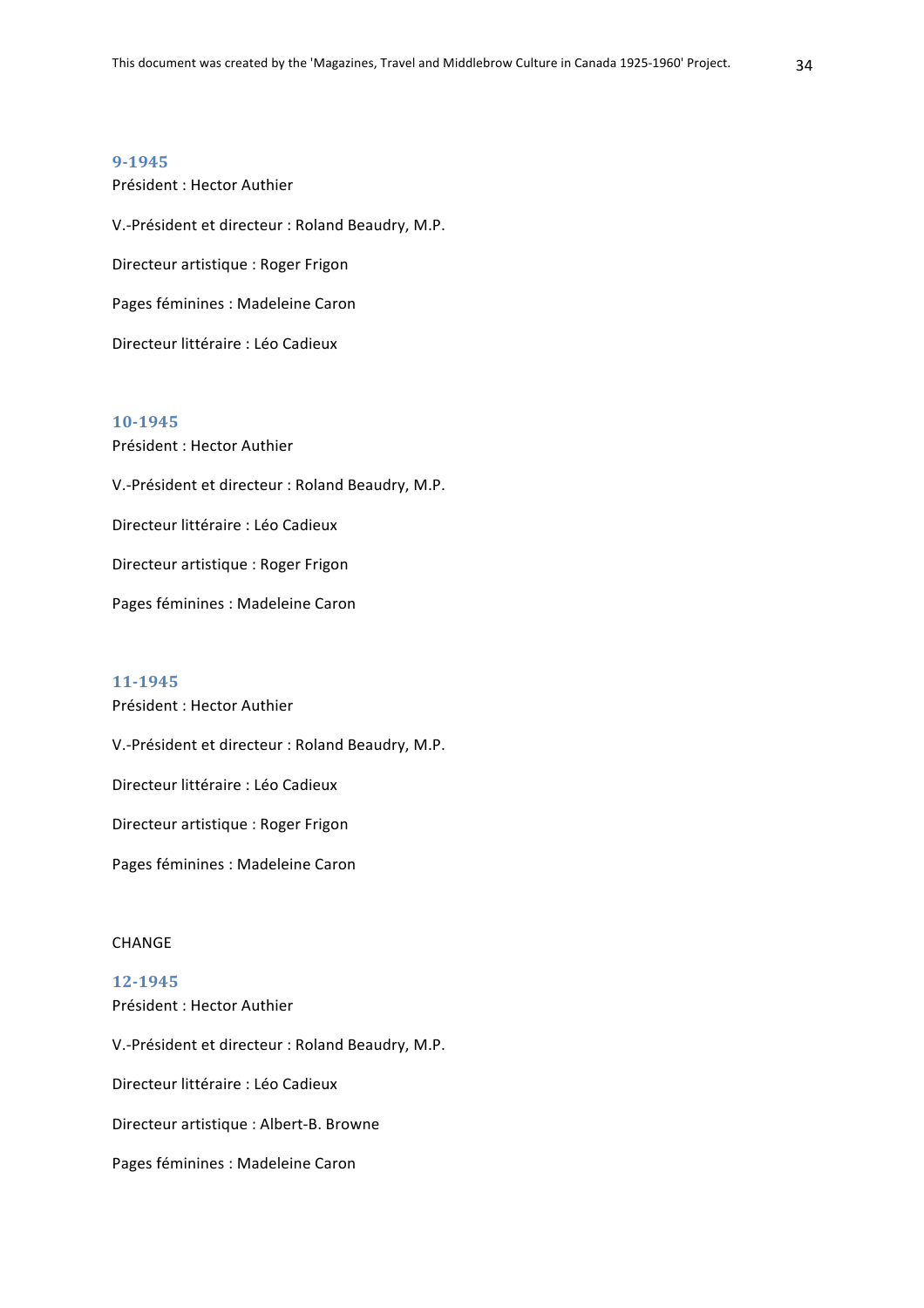## Year/Année 1946

**1-1946** Président : Hector Authier V.-Président et directeur : Roland Beaudry, M.P. Directeur littéraire : Léo Cadieux Directeur artistique : Albert-B. Browne Pages féminines : Madeleine Caron

#### CHANGE

## **2-1946** Président : Hector Authier

V.-Président et directeur : Roland Beaudry, M.P. Directeur littéraire : Léo Cadieux Directeur artistique : Albert-B. Browne

Pages féminines : Marguerite Wilson

## **3-1946**

Président : Hector Authier V.-Président et directeur : Roland Beaudry, M.P. Directeur littéraire : Léo Cadieux Directeur artistique : Albert-B. Browne Pages féminines : Marguerite Wilson

#### **4-1946**

Président : Hector Authier V.-Président et directeur : Roland Beaudry, M.P. Directeur littéraire : Léo Cadieux Directeur artistique : Albert-B. Browne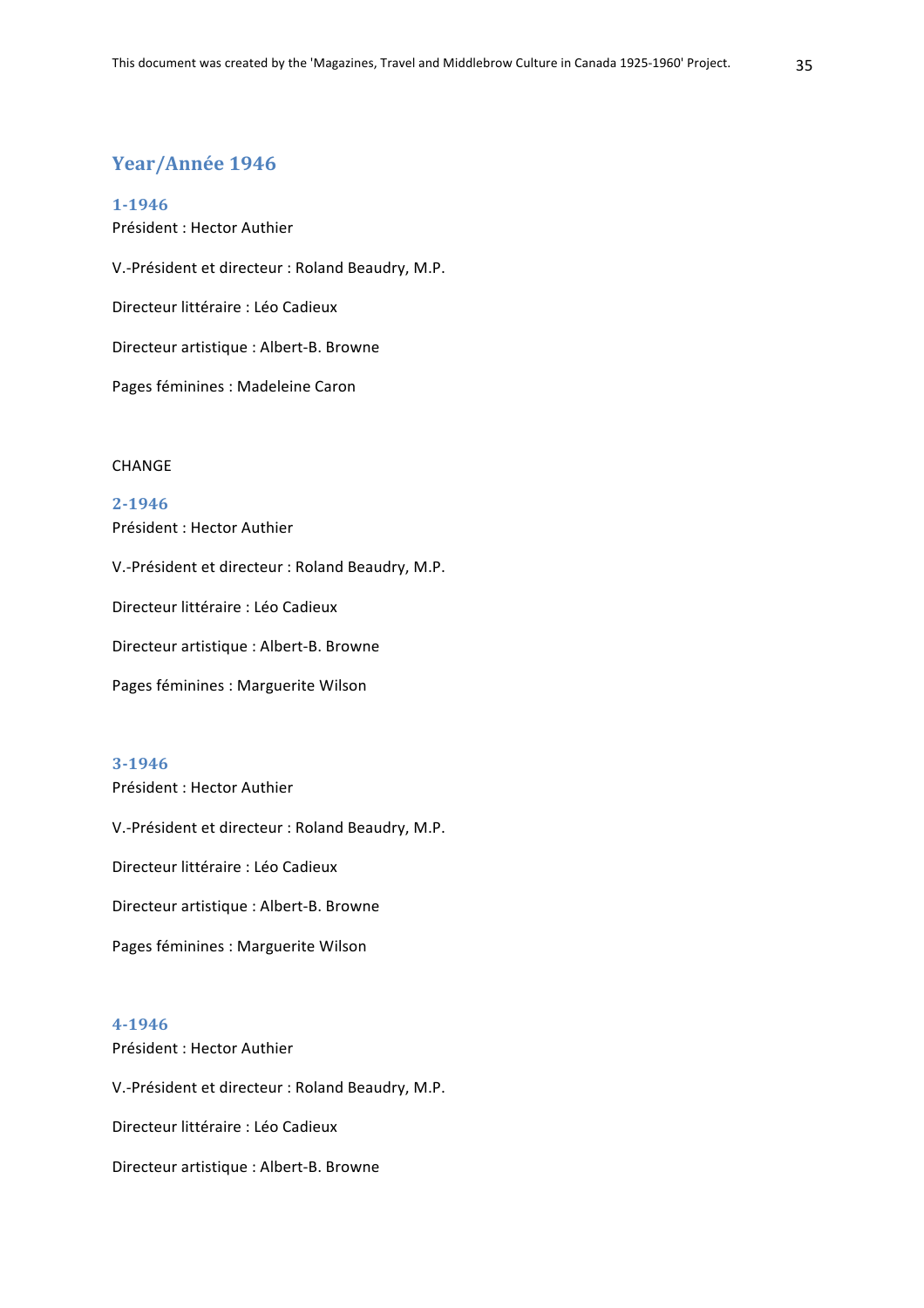#### Pages féminines : Marguerite Wilson

#### **5-1946**

Président : Hector Authier V.-Président et directeur : Roland Beaudry, M.P. Directeur littéraire : Léo Cadieux Directeur artistique : Albert-B. Browne Pages féminines : Marguerite Wilson

#### **6-1946**

Président : Hector Authier V.-Président et directeur : Roland Beaudry, M.P. Directeur littéraire : Léo Cadieux Directeur artistique : Albert-B. Browne Pages féminines : Marguerite Wilson

#### **CHANGE**

**7-1946** Président : Hector Authier

V.-Président et directeur : Roland Beaudry, M.P.

Directeur littéraire : Léo Cadieux

Directeur artistique : Robert Leduc

Pages féminines : Marguerite Wilson

#### **8-1946**

Président : Hector Authier

V.-Président et directeur : Roland Beaudry, M.P.

Directeur littéraire : Léo Cadieux

Directeur artistique : Robert Leduc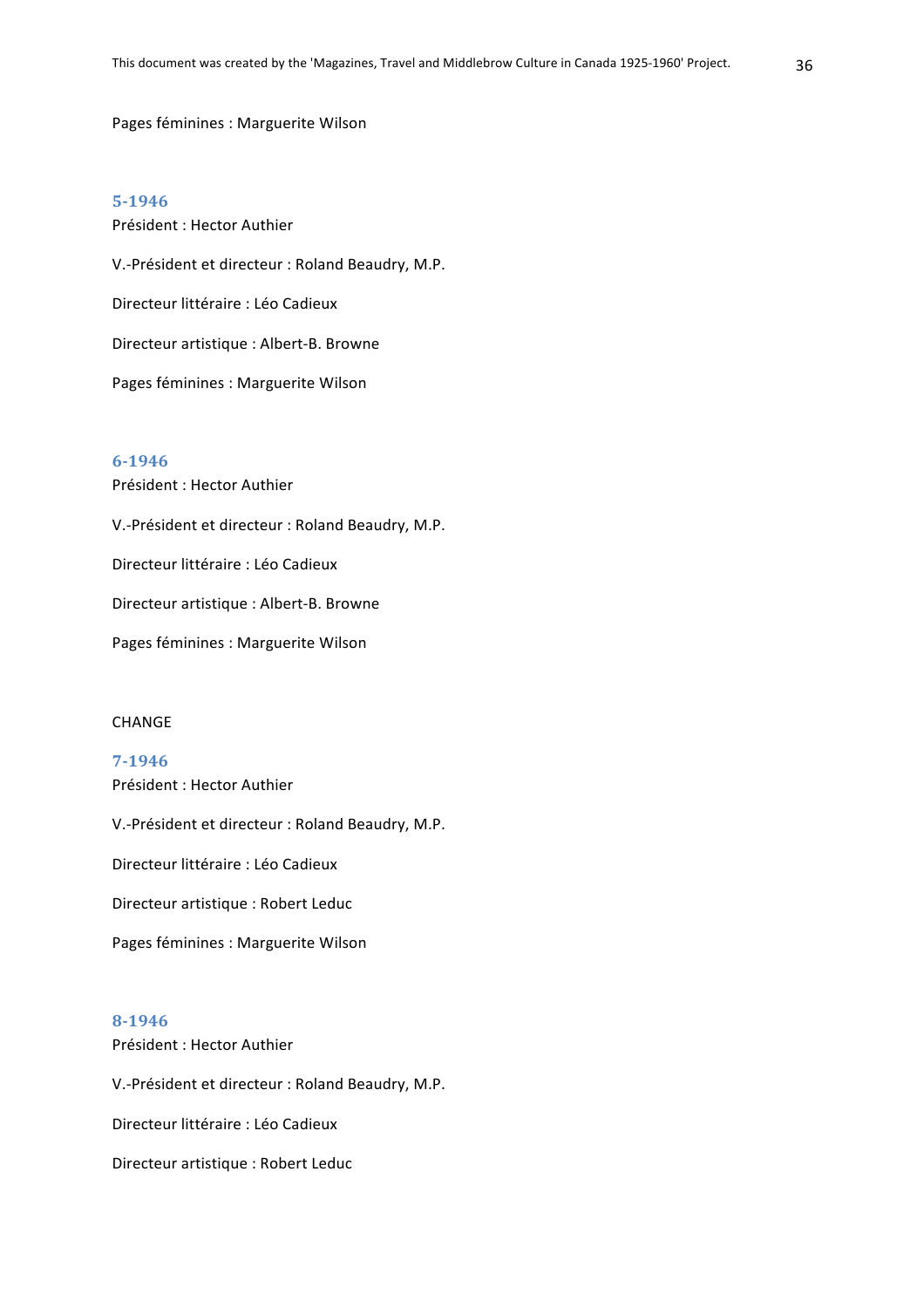#### Pages féminines : Marguerite Wilson

#### **9-1946**

Président : Hector Authier V.-Président et directeur : Roland Beaudry, M.P. Directeur littéraire : Léo Cadieux Directeur artistique : Robert Leduc Pages féminines : Marguerite Wilson

#### CHANGE

#### **10-1946**

Président : Hector Authier

V.-Président et directeur : Roland Beaudry, M.P.

Directeur littéraire : Léo Cadieux

Directeur artistique : Roger Frigon

Pages féminines : Marguerite Wilson

#### CHANGE

#### **11-1946**

Président : Hector Authier

V.-Président et directeur : Roland Beaudry, M.P.

Directeur littéraire : Léo Cadieux

Pages féminines : Marguerite Wilson

#### CHANGE

## **12-1946** Président : Hector Authier

V.-Président et directeur : Roland Beaudry, M.P.

Directeur littéraire : Léo Cadieux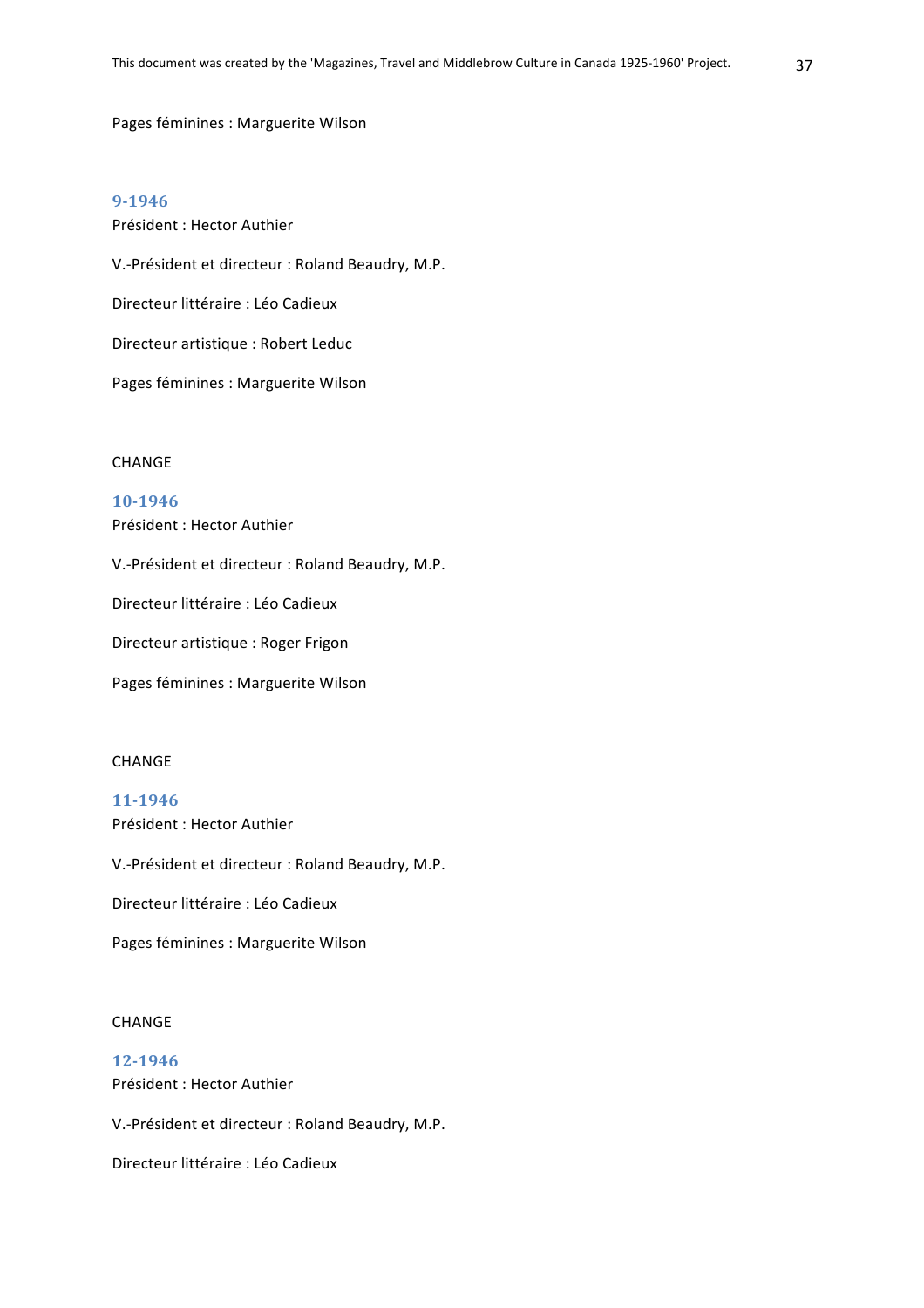Directeur artistique : John Kelly

Pages féminines : Marguerite Wilson

## Year/Année 1947

## **1-1947**

Président : Hector Authier V.-Président et directeur : Roland Beaudry, M.P. Directeur littéraire : Léo Cadieux Directeur artistique : John Kelly Pages féminines : Marguerite Wilson

## **2-1947**

Président : Hector Authier

V.-Président et directeur : Roland Beaudry, M.P.

Directeur littéraire : Léo Cadieux

Pages féminines : Marguerite Wilson

Directeur artistique : John Kelly

#### CHANGE

**3-1947** Président : Hon. Hector Authier Administrateur : Roger Charbonneau Directeur littéraire : Léo Cadieux Pages féminines : Marguerite Wilson Directeur artistique : John Kelly

#### **4-1947**

Président : Hon. Hector Authier Administrateur : Roger Charbonneau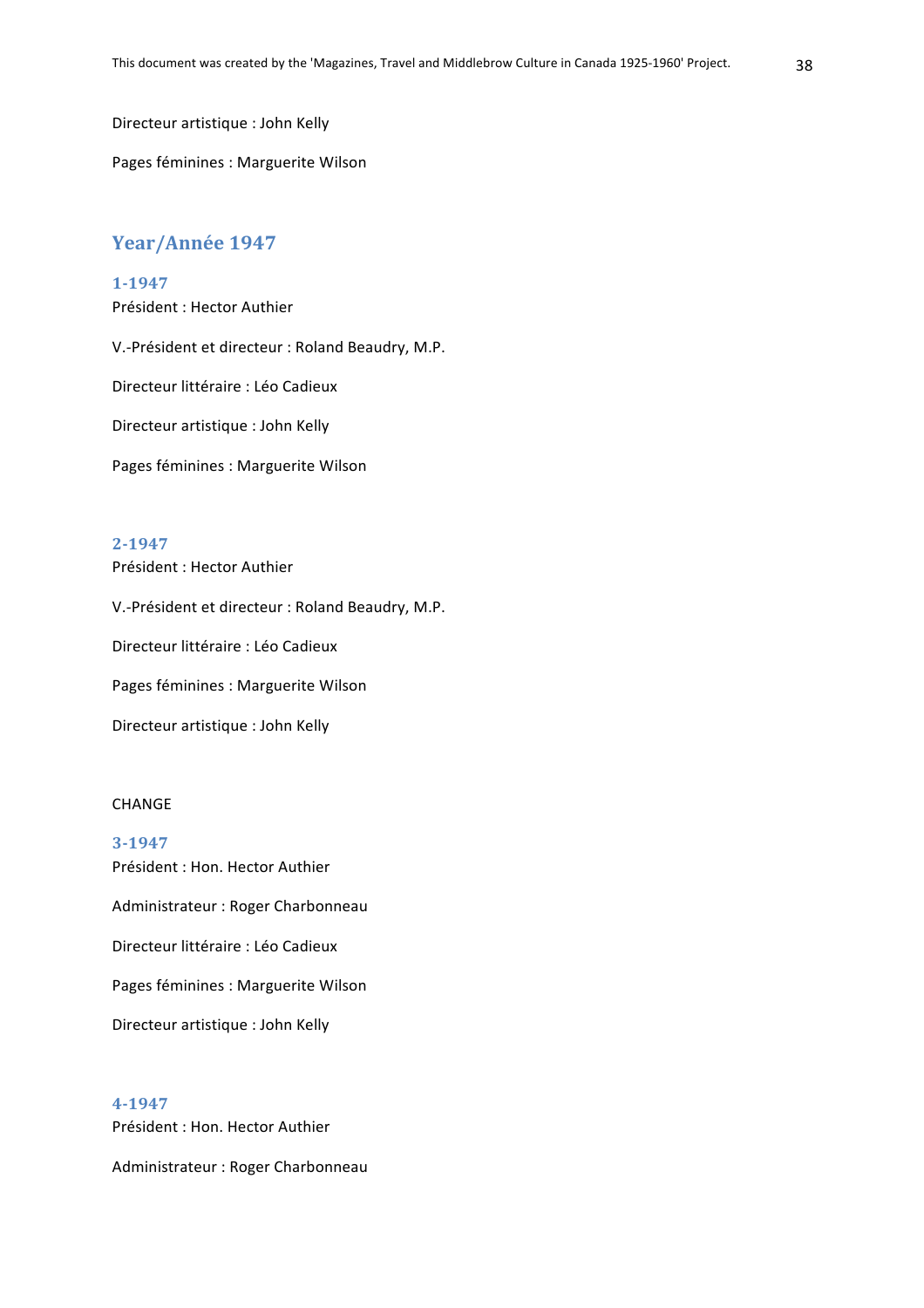Directeur littéraire : Léo Cadieux Pages féminines : Marguerite Wilson Directeur artistique : Roger Frigon Publicité : R.-J. Brown

## **5-1947 (from/de BAnQ)**

Président : Hon. Hector Authier Administrateur : Roger Charbonneau Directeur littéraire : Léo Cadieux Pages féminines : Marguerite Wilson Directeur artistique : Roger Frigon Publicité : R.-J. Brown

#### **6-1947**

Président : Hon. Hector Authier Administrateur : Roger Charbonneau Directeur : Léo Cadieux Pages féminines : Marguerite Wilson Directeur artistique : Roger Frigon Directeur de la publicité : R.-J. Brown

#### **7-1947**

Président : Hon. Hector Authier Administrateur : Roger Charbonneau Directeur : Léo Cadieux Pages féminines : Marguerite Wilson Directeur artistique : Roger Frigon Directeur de la publicité : R.-J. Brown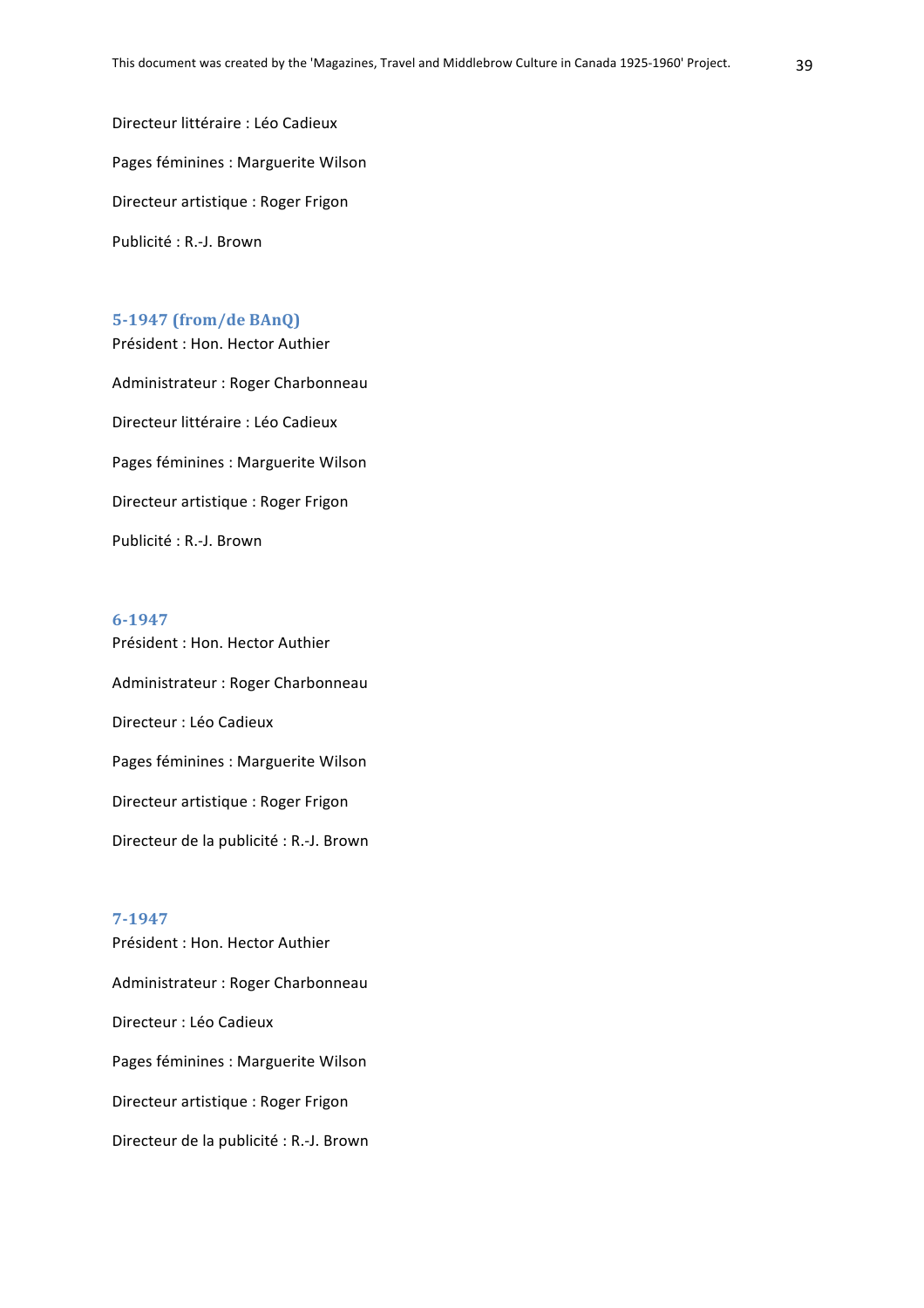Président : Hon. Hector Authier Administrateur : Roger Charbonneau Directeur : Léo Cadieux Pages féminines : Marguerite Wilson Directeur artistique : Roger Frigon Directeur de la publicité : R.-J. Brown

#### **9-1947**

Président : Hon. Hector Authier Administrateur : Roger Charbonneau Directeur : Léo Cadieux Pages féminines : Marguerite Wilson Directeur artistique : Roger Frigon Directeur de la publicité : R.-J. Brown

#### **10-1947**

Président : Hon. Hector Authier Administrateur : Roger Charbonneau Directeur : Léo Cadieux Pages féminines : Marguerite Wilson Directeur artistique : Roger Frigon Directeur de la publicité : R.-J. Brown (Editorial signed by /signée par Anna Marly)

## **11-1947**

Président : Hon. Hector Authier Administrateur : Roger Charbonneau Directeur : Léo Cadieux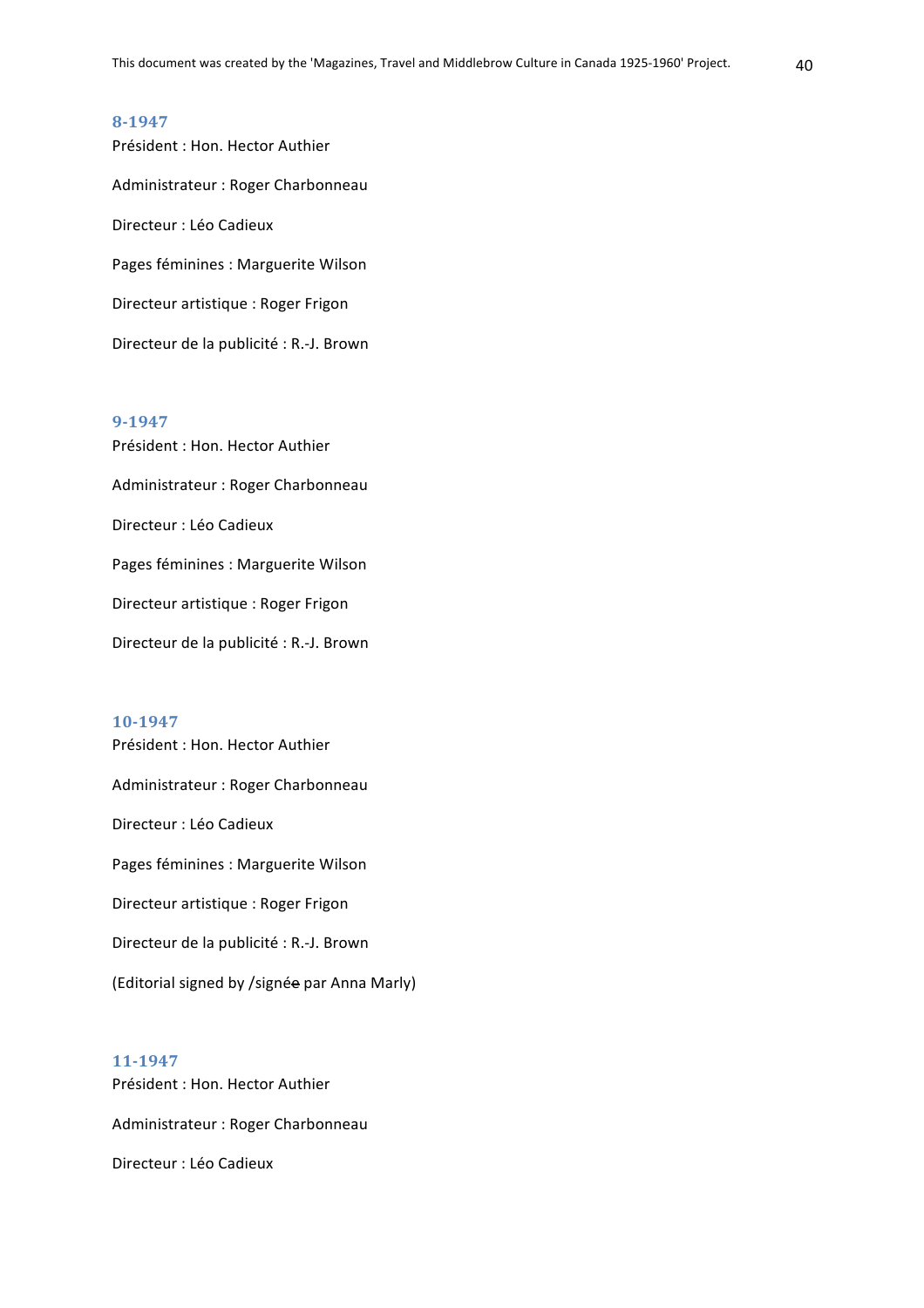Pages féminines : Marguerite Wilson Directeur artistique : Roger Frigon Directeur de la publicité : R.-J. Brown (Editorial signed by /signée par Maurice Bedel)

#### **12-1947**

Président : Hon. Hector Authier Administrateur : Roger Charbonneau Directeur : Léo Cadieux Pages féminines : Marguerite Wilson Directeur artistique : Roger Frigon Directeur de la publicité : R.-J. Brown (Editorial signed by /signée par François Mauriac)

## Year/Année 1948

**1-1948** Président : Hon. Hector Authier Administrateur : Roger Charbonneau Directeur : Léo Cadieux Pages féminines : Marguerite Wilson Directeur artistique : Roger Frigon Directeur de la publicité : R.-J. Brown

#### CHANGE

**2-1948** Président : Hon. Hector Authier Directeur-gérant : Léo Cadieux Directeur de la publicité : R.-J. Brown Directeur artistique : Roger Frigon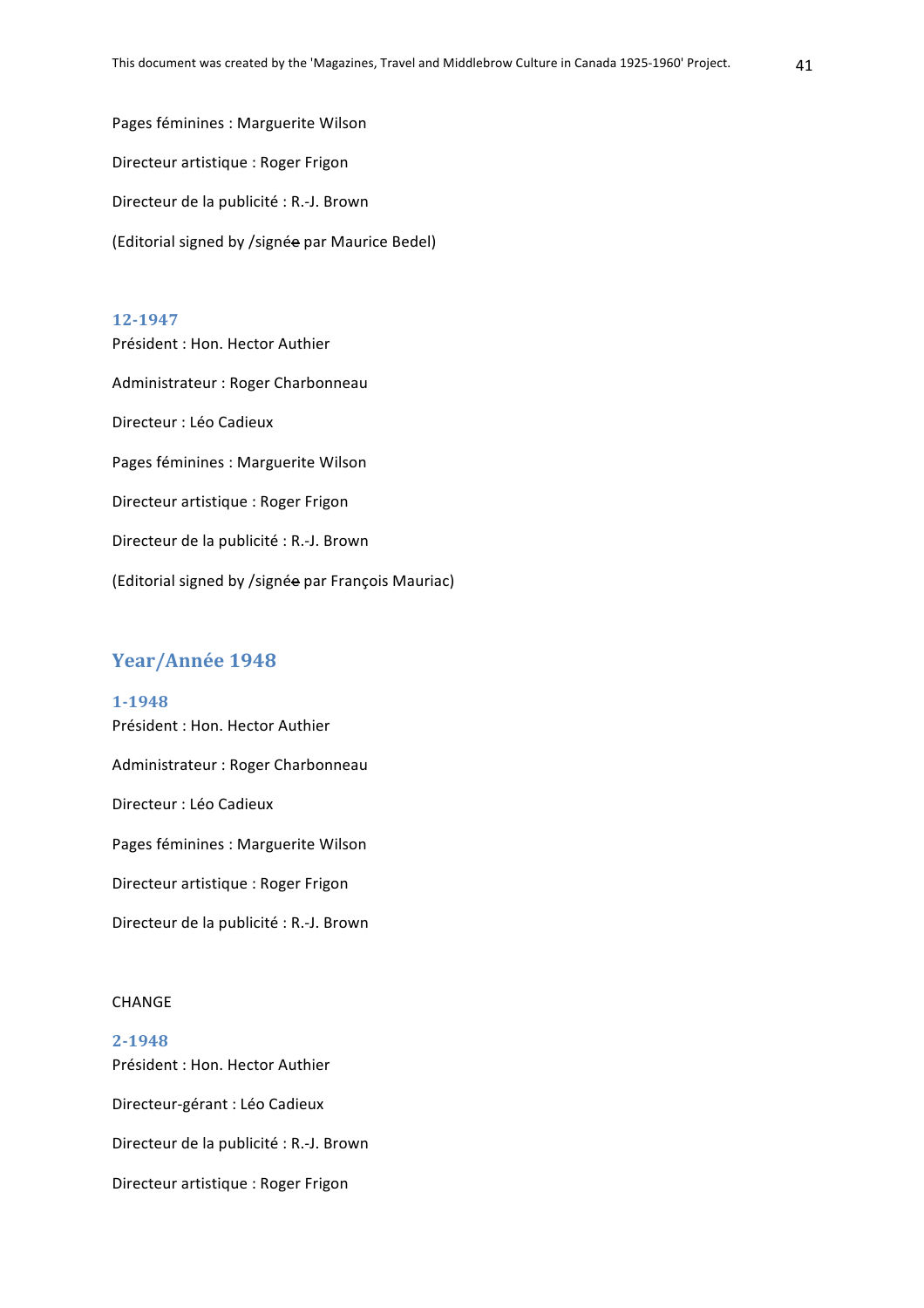Secrétaire de la rédaction : Gertrude Le Moyne

Pages féminines : Marguerite Wilson

#### **3-1948**

Président : Hon. Hector Authier Directeur-gérant : Léo Cadieux Directeur de la publicité : R.-J. Brown Directeur artistique : Roger Frigon Secrétaire de la rédaction : Gertrude Le Moyne Pages féminines : Marguerite Wilson

#### **CHANGE**

#### **4-1948**

Président : Hon. Hector Authier Directeur-gérant : Léo Cadieux Vice-président : R.-J. Brown Directeur artistique : Roger Frigon Pages féminines : Marguerite Wilson Secrétaire de la rédaction : Gertrude Le Moyne

#### CHANGE

**5-1948** Président : Hon. Hector Authier Directeur-gérant : Léo Cadieux Vice-président : R.-J. Brown Directeur artistique : Roger Frigon Pages féminines : Marguerite Wilson Secrétaire de la rédaction : Gertrude Le Moyne Directeur de la circulation : René Soulard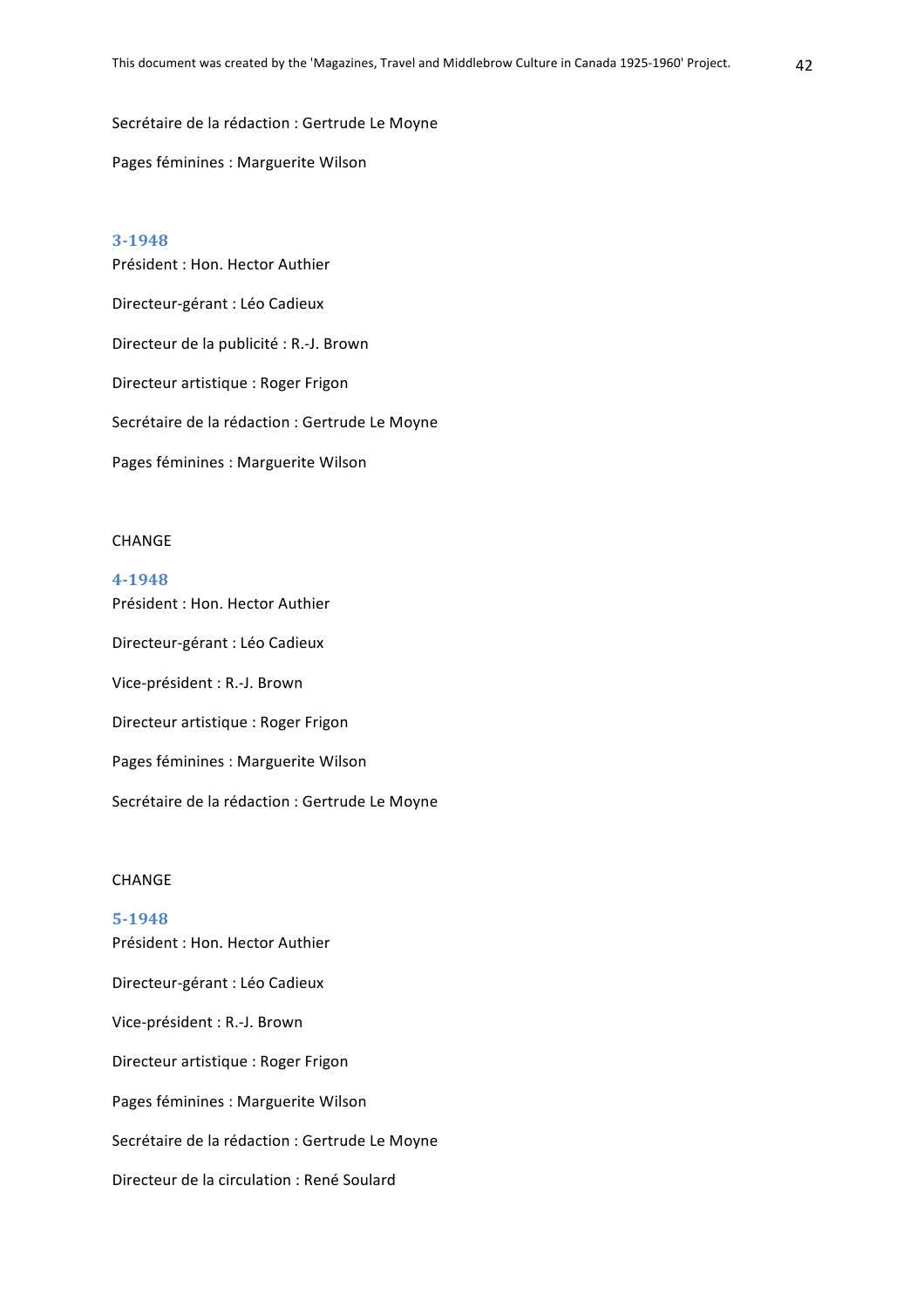#### Service des ventes : Philippe Turcot

#### **6-1948**

Président : Hon. Hector Authier Directeur-gérant : Léo Cadieux Vice-président : R.-J. Brown Directeur artistique : Roger Frigon Pages féminines : Marguerite Wilson Secrétaire de la rédaction : Gertrude Le Moyne Directeur de la circulation : René Soulard Service des ventes : Philippe Turcot

#### **7-1948**

Président : Hon. Hector Authier Directeur-gérant : Léo Cadieux Vice-président : R.-J. Brown Directeur artistique : Roger Frigon Pages féminines : Marguerite Wilson Secrétaire de la rédaction : Gertrude Le Moyne Directeur de la circulation : René Soulard Service des ventes : Philippe Turcot

#### **8-1948**

Président : Hon. Hector Authier Directeur-gérant : Léo Cadieux Vice-président : R.-J. Brown Directeur artistique : Roger Frigon Pages féminines : Marguerite Wilson Secrétaire de la rédaction : Gertrude Le Moyne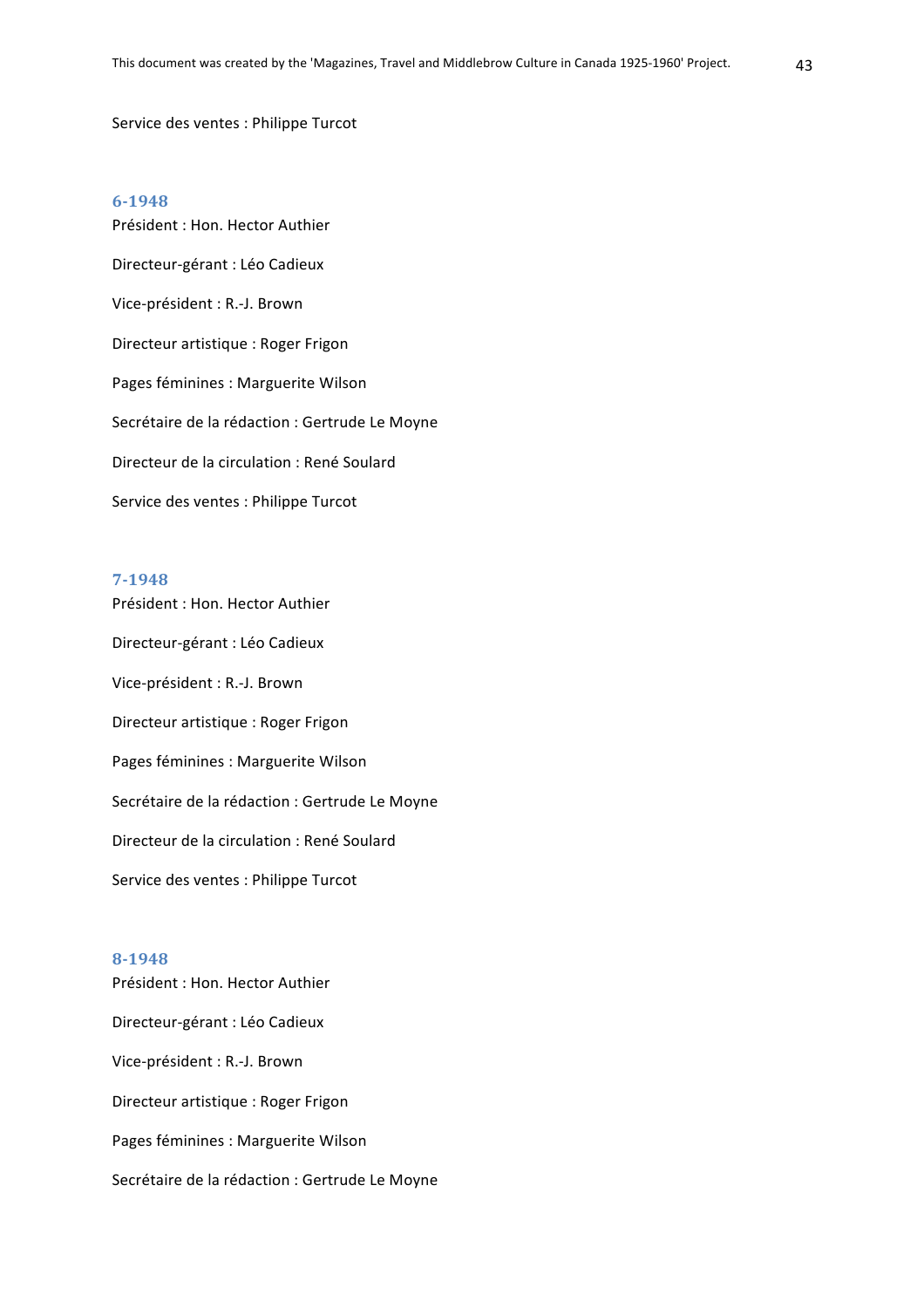Directeur de la circulation : René Soulard Service des ventes : Philippe Turcot

#### **9-1948**

Président : Hon. Hector Authier Directeur-gérant : Léo Cadieux Vice-président : R.-J. Brown Directeur artistique : Roger Frigon Pages féminines : Marguerite Wilson Secrétaire de la rédaction : Gertrude Le Moyne Directeur de la circulation : René Soulard Service des ventes : Philippe Turcot

#### **10-1948**

Président : Hon. Hector Authier Directeur-gérant : Léo Cadieux Vice-président : R.-J. Brown Directeur artistique : Roger Frigon Pages féminines : Marguerite Wilson Secrétaire de la rédaction : Gertrude Le Moyne Directeur de la circulation : René Soulard Service des ventes : Philippe Turcot

#### **11-1948**

Président : Hon. Hector Authier Directeur-gérant : Léo Cadieux Vice-président : R.-J. Brown Directeur artistique : Roger Frigon Pages féminines : Marguerite Wilson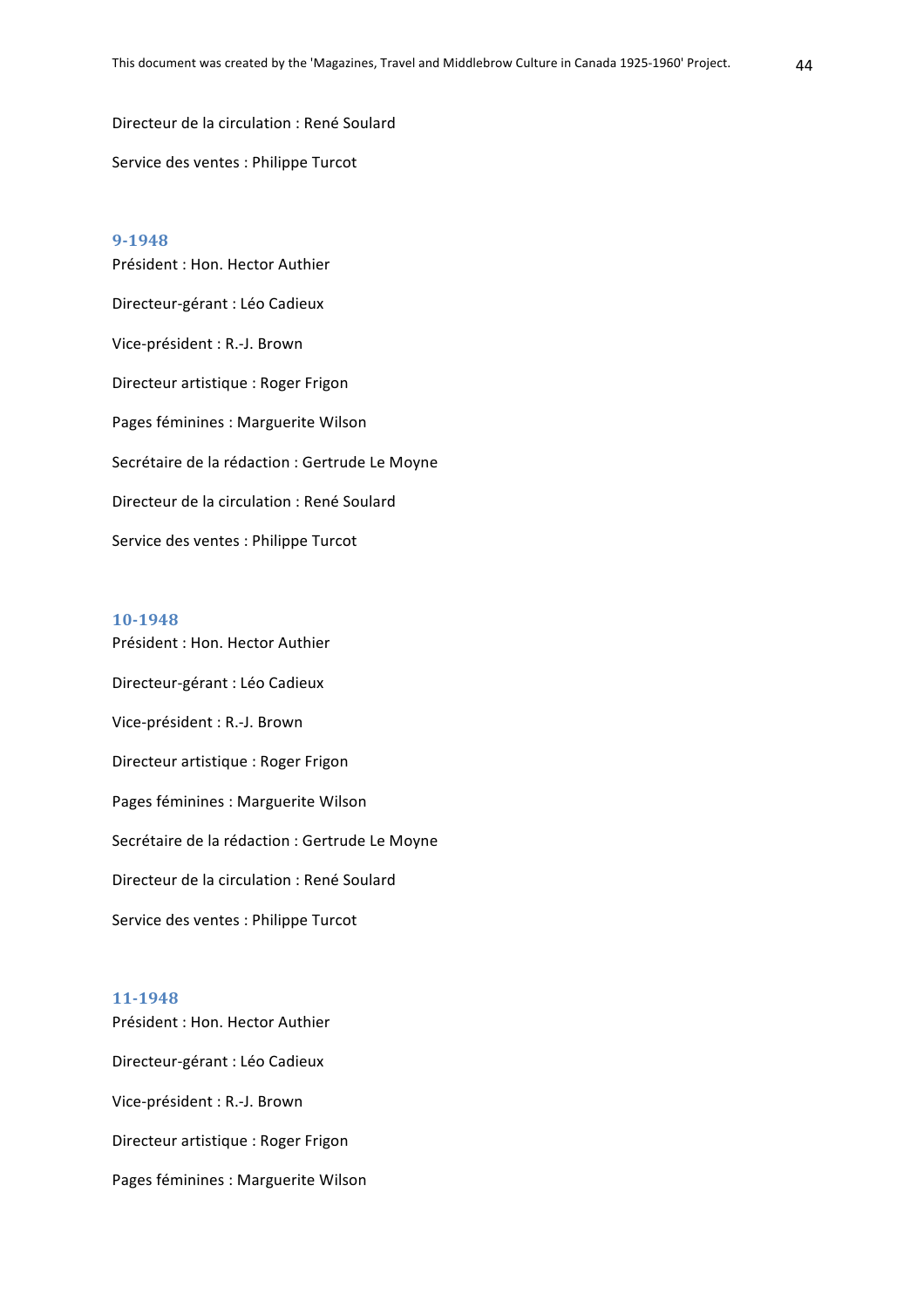Secrétaire de la rédaction : Gertrude Le Moyne Directeur de la circulation : René Soulard Service des ventes : Philippe Turcot

## CHANGE

**12-1948** Président : Hon. Hector Authier Directeur-gérant : Léo Cadieux Vice-président : R.-J. Brown Pages féminines : Marguerite Wilson Secrétaire de la rédaction : Gertrude Le Moyne Directeur de la circulation : René Soulard Service des ventes : Philippe Turcot

## Year/Année 1949

**1-1949** Président : Hon. Hector Authier Directeur-gérant : Léo Cadieux Vice-président : R.-J. Brown Pages féminines : Marguerite Wilson Secrétaire de la rédaction : Gertrude Le Moyne Directeur de la circulation : René Soulard Service des ventes : Philippe Turcot

#### CHANGE

**2-1949** Président : Hon. Hector Authier Directeur-gérant : Léo Cadieux Vice-président : R.-J. Brown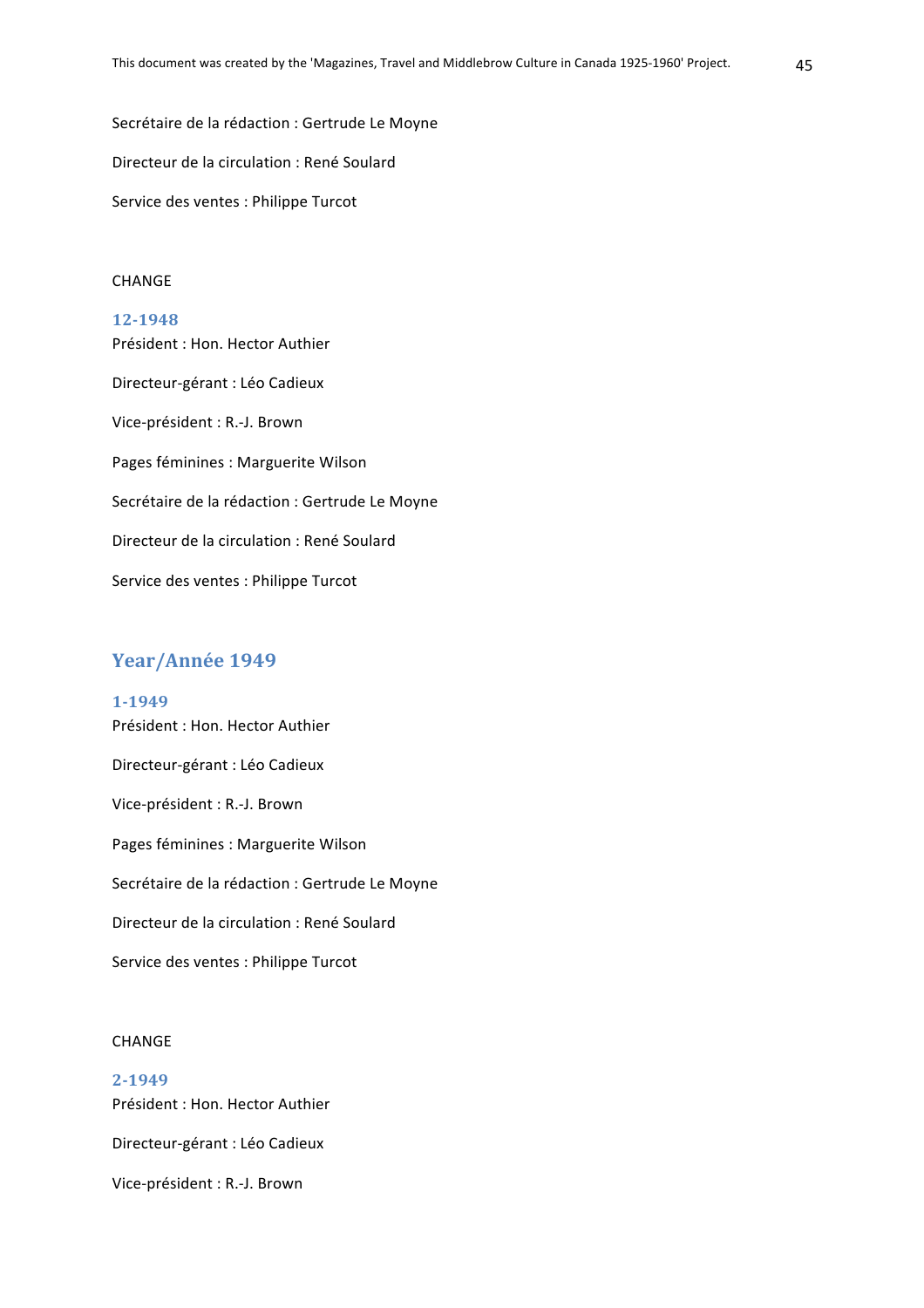Pages féminines : Marguerite Wilson Secrétaire de la rédaction : Gertrude Le Moyne Directeur de la circulation : René Soulard

## **3-1949**

Président : Hon. Hector Authier Directeur-gérant : Léo Cadieux Vice-président : R.-J. Brown Pages féminines : Marguerite Wilson Secrétaire de la rédaction : Gertrude Le Moyne Directeur de la circulation : René Soulard

#### **CHANGE**

**4-1949** Président : Hon. Hector Authier Directeur-gérant : Léo Cadieux Vice-président : R.-J. Brown Pages féminines : Marguerite Wilson Secrétaire de la rédaction : Gertrude Le Moyne

#### **5-1949**

Président : Hon. Hector Authier Directeur-gérant : Léo Cadieux Vice-président : R.-J. Brown Pages féminines : Marguerite Wilson Secrétaire de la rédaction : Gertrude Le Moyne

**6-1949** Président : Hon. Hector Authier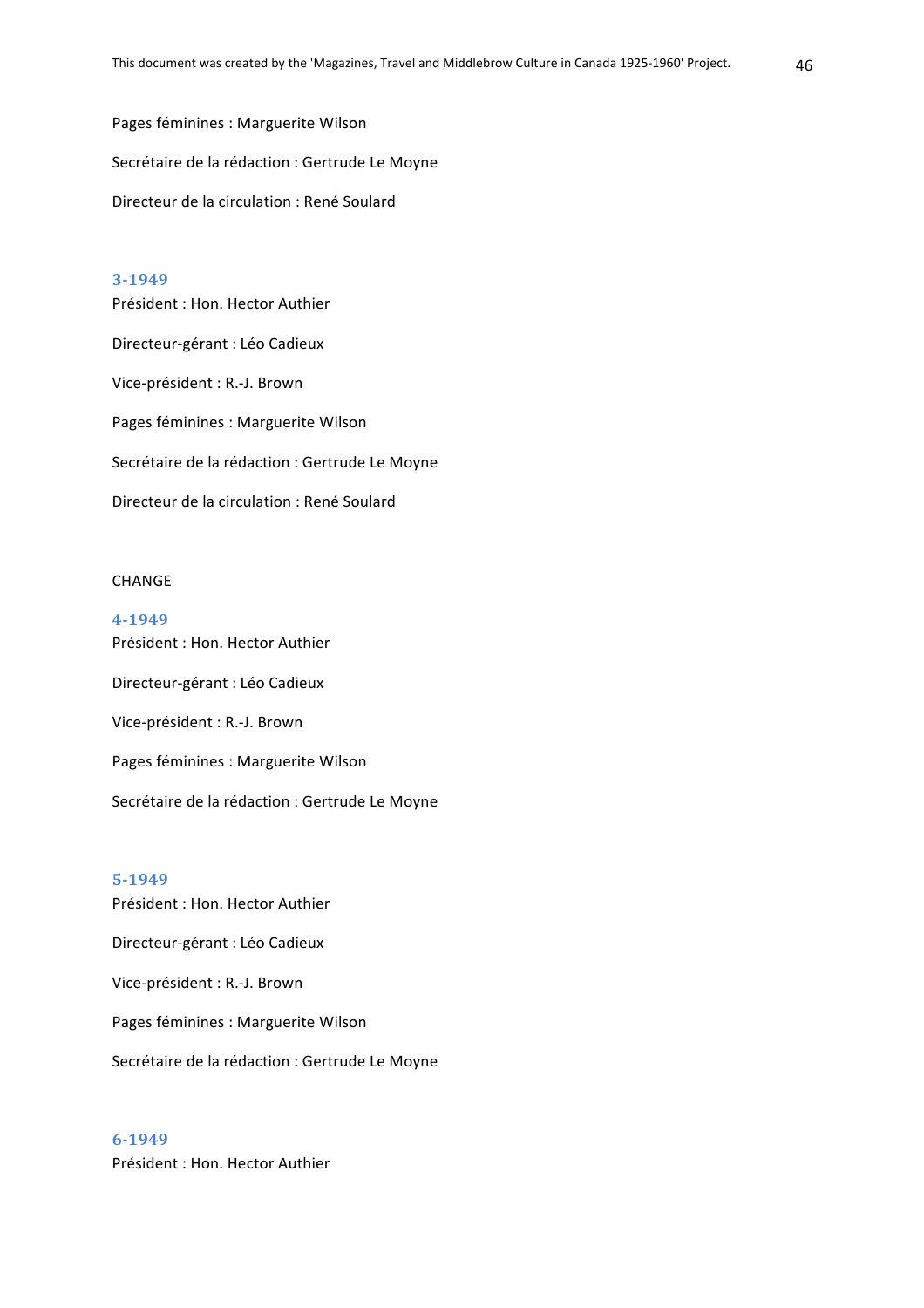Directeur-gérant : Léo Cadieux Vice-président : R.-J. Brown Pages féminines : Marguerite Wilson Secrétaire de la rédaction : Gertrude Le Moyne

#### **7-1949**

Président : Hon. Hector Authier Directeur-gérant : Léo Cadieux Vice-président : R.-J. Brown Pages féminines : Marguerite Wilson Secrétaire de la rédaction : Gertrude Le Moyne

#### **8-1949**

Président : Hon. Hector Authier Directeur-gérant : Léo Cadieux Vice-président : R.-J. Brown Pages féminines : Marguerite Wilson Secrétaire de la rédaction : Gertrude Le Moyne

#### **9-1949**

Président : Hon. Hector Authier

Directeur-gérant : Léo Cadieux

Vice-président : R.-J. Brown

Pages féminines : Marguerite Wilson

Secrétaire de la rédaction : Gertrude Le Moyne

## CHANGE

**10-1949** Président : Hon. Hector Authier